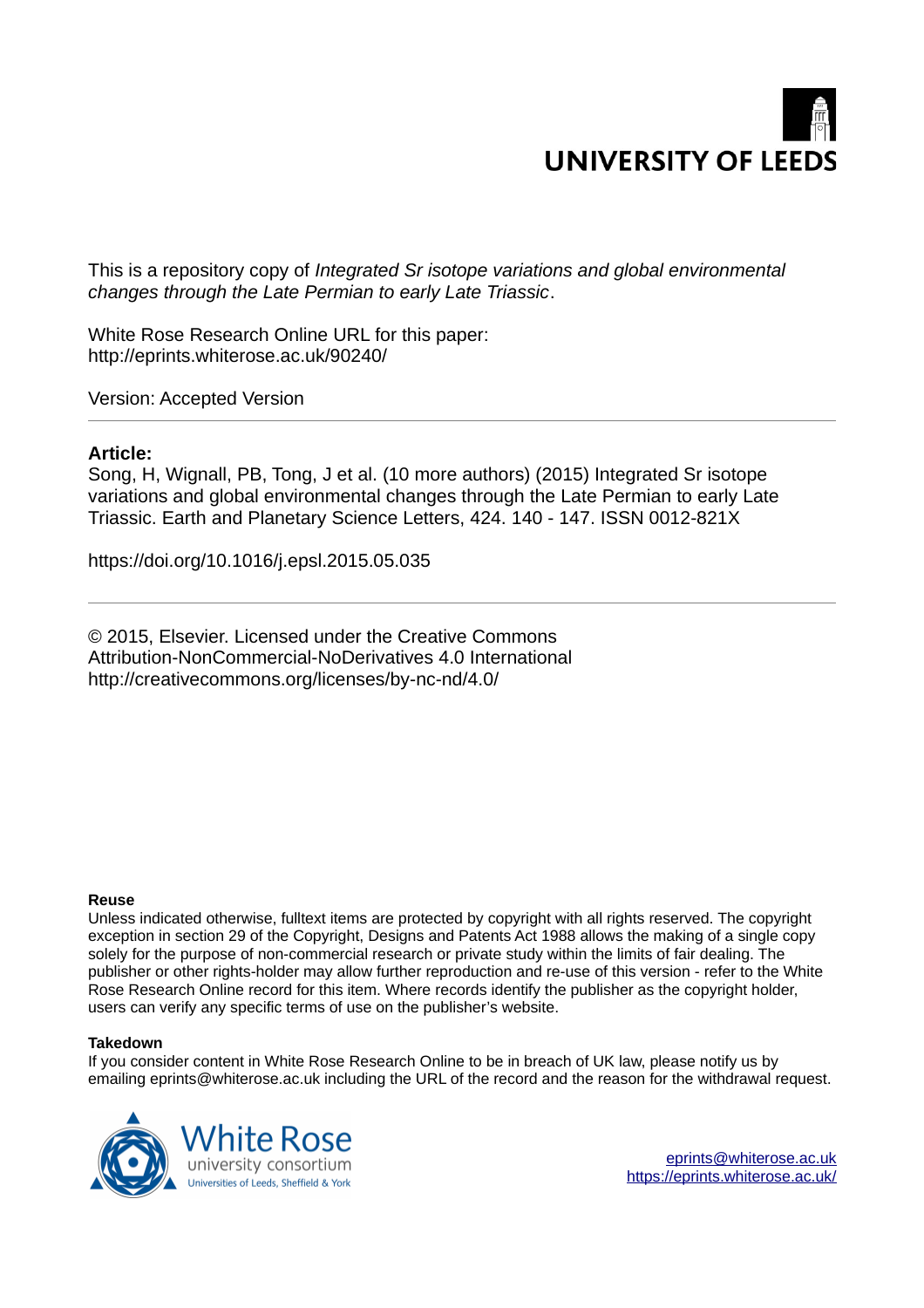| $\mathbf{1}$   | Integrated Sr isotope variations and global environmental                                                                                                                                    |
|----------------|----------------------------------------------------------------------------------------------------------------------------------------------------------------------------------------------|
| $\overline{2}$ | changes through the Late Permian to early Late Triassic                                                                                                                                      |
| 3              | Haijun Song <sup>a*</sup> , Paul B. Wignall <sup>b</sup> , Jinnan Tong <sup>a*</sup> , Huyue Song <sup>a</sup> , Jing Chen <sup>a</sup> , Daoliang Chu <sup>a</sup> , Li Tian <sup>a</sup> , |
| 4              | Mao Luo <sup>c</sup> , Keqing Zong <sup>d</sup> , Yanlong Chen <sup>e</sup> , Xulong Lai <sup>a</sup> , Kexin Zhang <sup>a</sup> , Hongmei Wang <sup>f</sup>                                 |
| 5              | <sup>a</sup> State Key Laboratory of Biogeology and Environmental Geology, China University of Geosciences,                                                                                  |
| 6              | Wuhan 430074, China                                                                                                                                                                          |
| 7              | <sup>b</sup> School of Earth and Environment, University of Leeds, Leeds LS2 9JT, UK                                                                                                         |
| 8              | <sup>c</sup> School of Life and Environmental Sciences, Deakin University, Melbourne Burwood Campus, Burwood,                                                                                |
| 9              | Victoria 3125, Australia                                                                                                                                                                     |
| 10             | <sup>d</sup> State Key Laboratory of Geological Processes and Mineral Resources, China University of Geosciences,                                                                            |
| 11             | Wuhan 430074, China                                                                                                                                                                          |
| 12             | e Institute of Earth Sciences, University of Graz, Heinrichstrasse 26, 8010 Graz, Austria                                                                                                    |
| 13             | <sup>f</sup> Guizhou Bureau of Geology and Mineral Resources, Guiyang 550011, China                                                                                                          |
| 14             | *To whom correspondence should be addressed. E-mail: haijun.song@aliyun.com; jntong@cug.edu.cn                                                                                               |
| 15             | Abstract                                                                                                                                                                                     |
| 16             | New <sup>87</sup> Sr / <sup>86</sup> Sr data based on 127 well-preserved and well-dated conodont samples from                                                                                |
| 17             | South China were measured using a new technique based on single conodont albid                                                                                                               |
| 18             | crown analysis. These reveal a spectacular climb in seawater $87$ Sr $/86$ Sr ratios during the                                                                                              |
| 19             | Early Triassic that was the most rapid of the Phanerozoic. The rapid increase began in                                                                                                       |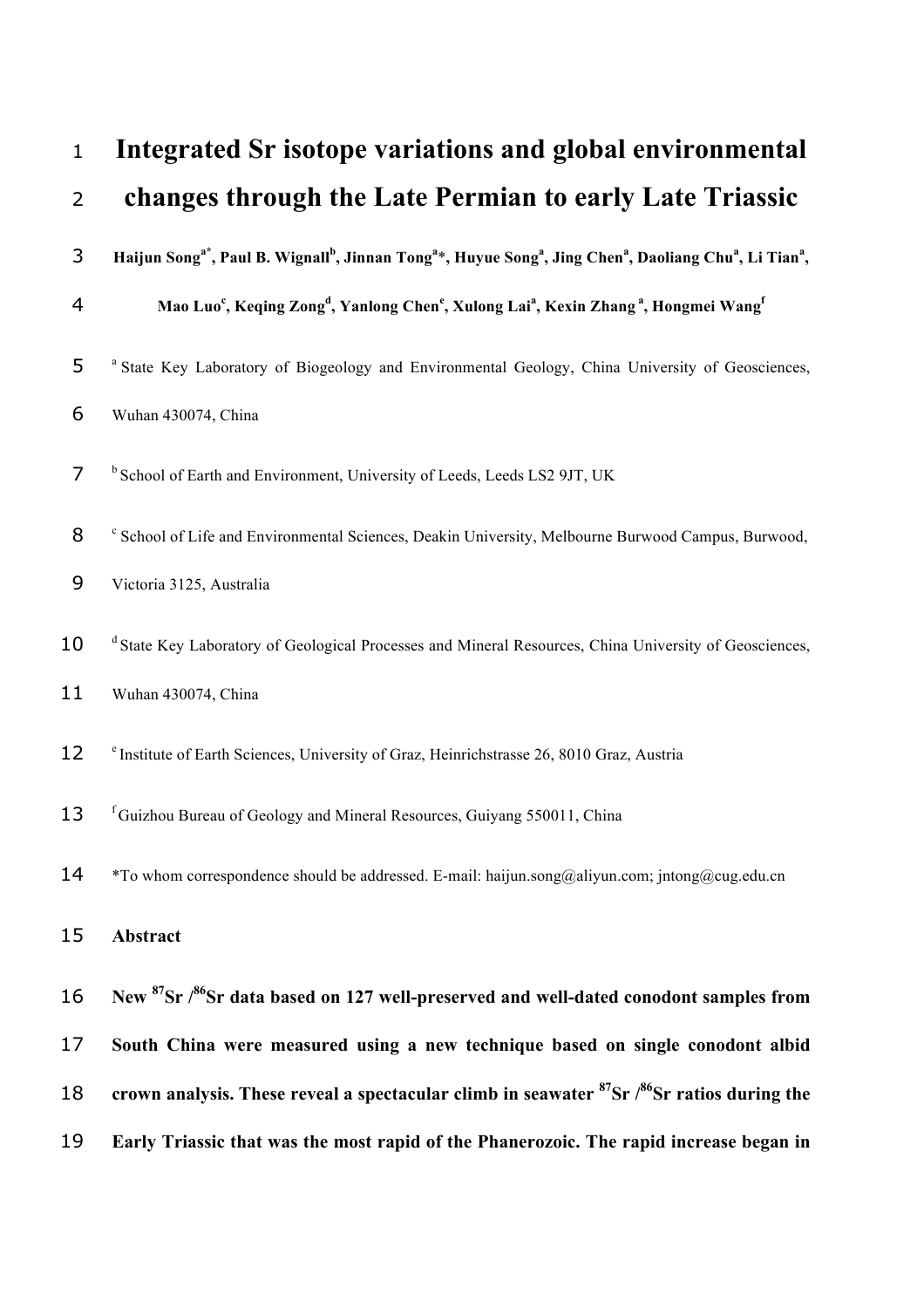**Bed 25 of the Meishan section (GSSP of the Permian-Triassic boundary, PTB), and coincided closely with the latest Permian extinction. Modelling results indicate that the accelerated rise** of <sup>87</sup>Sr  $\frac{86}{5}$ Sr ratios can be ascribed to a rapid increase (> 2.8×) of **riverine flux of Sr caused by intensified weathering. This phenomenon could in turn be related to an intensification of warming-driven run-off and vegetation die-off. Continued rise of <sup>87</sup>Sr /<sup>86</sup> Sr ratios in the Early Triassic indicates that continental weathering rates were enhanced > 1.9 times compared to that of the Late Permian. Continental weathering rates began to decline in the middle-late Spathian, which may have played a role in the decrease of oceanic anoxia and recovery of marine benthos. The <sup>87</sup>Sr /<sup>86</sup> Sr values decline gradually into the Middle Triassic to an equilibrium values around 1.2 times those of the Late Permian level, suggesting that vegetation coverage did not attain pre-extinction levels thereby allowing higher run-off.**

**Keywords: strontium isotopes; Permian-Triassic extinction; Early Triassic; conodonts**

#### **1. Introduction**

 The Permian-Triassic (P-Tr) crisis eliminated over 90% of marine species (Erwin, 1993; Song et al., 2013), and also had a severe impact on terrestrial ecosystems (Benton and Newell, 2014). This disaster event is widely attributed to the eruption of the Siberian Traps and associated environmental effects (e.g. Wignall, 2001). After the P-Tr crisis, volcanically induced environmental perturbations, such as global warming, enhanced soil erosion, and ocean anoxia, are postulated to have lasted almost the entire Early Triassic (Wignall and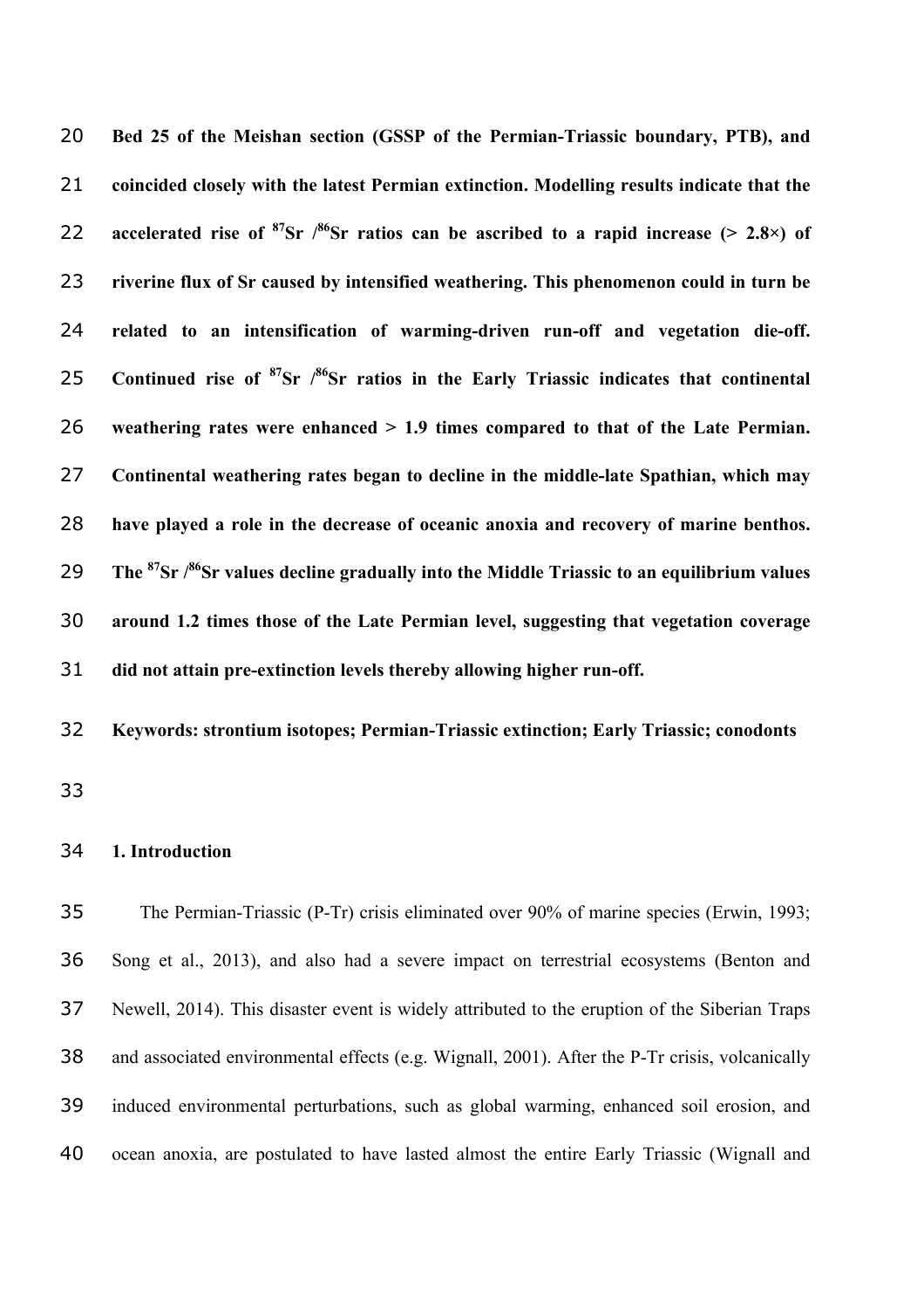Twitchett, 2002; Payne et al., 2004; Retallack, 2005; Joachimski et al., 2012; Song et al., 2012; Sun et al., 2012). Unstable and stressful environments no doubt contributed to the fitful recovery of marine taxa in the aftermath of the P-Tr extinction (e.g. Brayard et al., 2009; Song et al., 2011). At present, it is difficult to uncover the interconnections between environmental factors on land and in the sea because few proxies can be directly related to 46 both terrestrial and marine settings. Seawater  ${}^{87}Sr/{}^{86}Sr$  ratios are an exception because they are primarily determined by fluxes from continental weathering via rivers and seafloor hydrothermal circulation at mid-ocean ridges (Broecker and Peng, 1982; Palmer and Edmond, 1989). Therefore, strontium isotopes associated with oxygen isotopes and trace elements derived from bio-apatite (conodonts) provide an opportunity to study the secular changes of terrestrial and marine environments.

52 Significant changes in seawater  ${}^{87}Sr$  / ${}^{86}Sr$  values during the P-Tr transition have already been reported in the previous studies (e.g. Veizer and Compston, 1974). Subsequent publications based on whole rock analyses of carbonate samples have added some details on P-Tr strontium isotopic evolution (e.g. Huang et al., 2008; Sedlacek et al., 2014). However, obtaining original seawater values from whole rock analyses is difficult due to common diagenetic alteration (Brand, 2004). Low-Mg calcitic and phosphatic shells are believed to represent the most reliable fossil material for measuring Sr isotope ratios in the geologic time (e.g. Korte et al., 2003; Brand et al., 2012). Thus, the Late Permian and Triassic Sr isotopic data are mainly derived from brachiopods and conodonts (e.g. Martin and Macdougall, 1995; Korte et al., 2003; 2006). The rarity of articulate brachiopods in the aftermath of the P-Tr extinction and the need for sufficient conodont elements for measurement has hindered the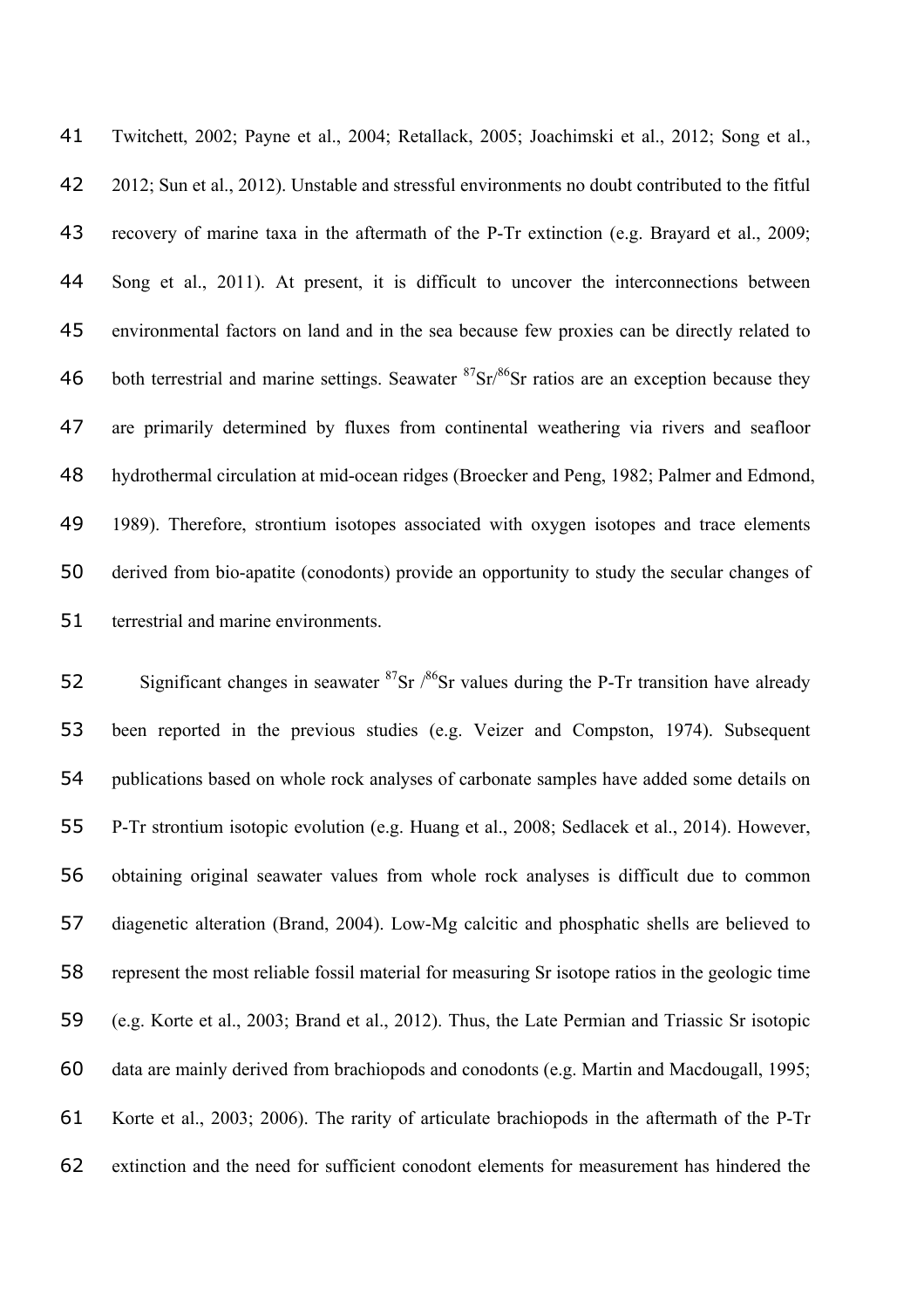establishment of a detailed Early Triassic Sr isotopic curve; existing knowledge is based on conodont data from only a few levels (e.g. Martin and Macdougall, 1995; Korte et al., 2003; 2004).

 In this study, a new technique of *in situ* Sr isotope measurement using LA-MC-ICPMS 67 on single conodont albid crown is applied to provide a high precision seawater  ${}^{87}Sr$  / ${}^{86}Sr$  curve through the Late Permian to early Late Triassic. Samples come from the Meishan, Qingyan, and Guandao sections in South China, which are biostratigraphically well 70 constrained and were previously investigated for changes in Th/U ratios,  $\Omega$ Ce, and  $\delta^{18}$ O in conodont apatites by Song et al. (2012), Joachimski et al. (2012), and Sun et al. (2012), thus making it easy to directly compare changes between these different environmental proxies.

# **2. Geological setting**

 The South China Block was located near the equator in the eastern Palaeotethys Ocean during the P-Tr transition (Fig. 1A). The three sections sampled in this study, Meishan, Guandao, and Qingyan sections, have high-resolution conodont stratigraphic data (see Yin et al., 2001; Payne et al., 2004; Ji et al., 2011), providing accurate correlation and a high resolution age model (Fig. 1C).

 Meishan was situated in the northeastern slope margin of Yangtze Platform during the P-Tr transition (Fig. 1B). As the Global Stratotype Section and Point (GSSP) of the P-Tr boundary (PTB), Meishan strata provide a complete Changhsingian and PTB record (Yin et 83 al., 2001). The PTB is placed at the base of Bed 27c marked by the first occurrence of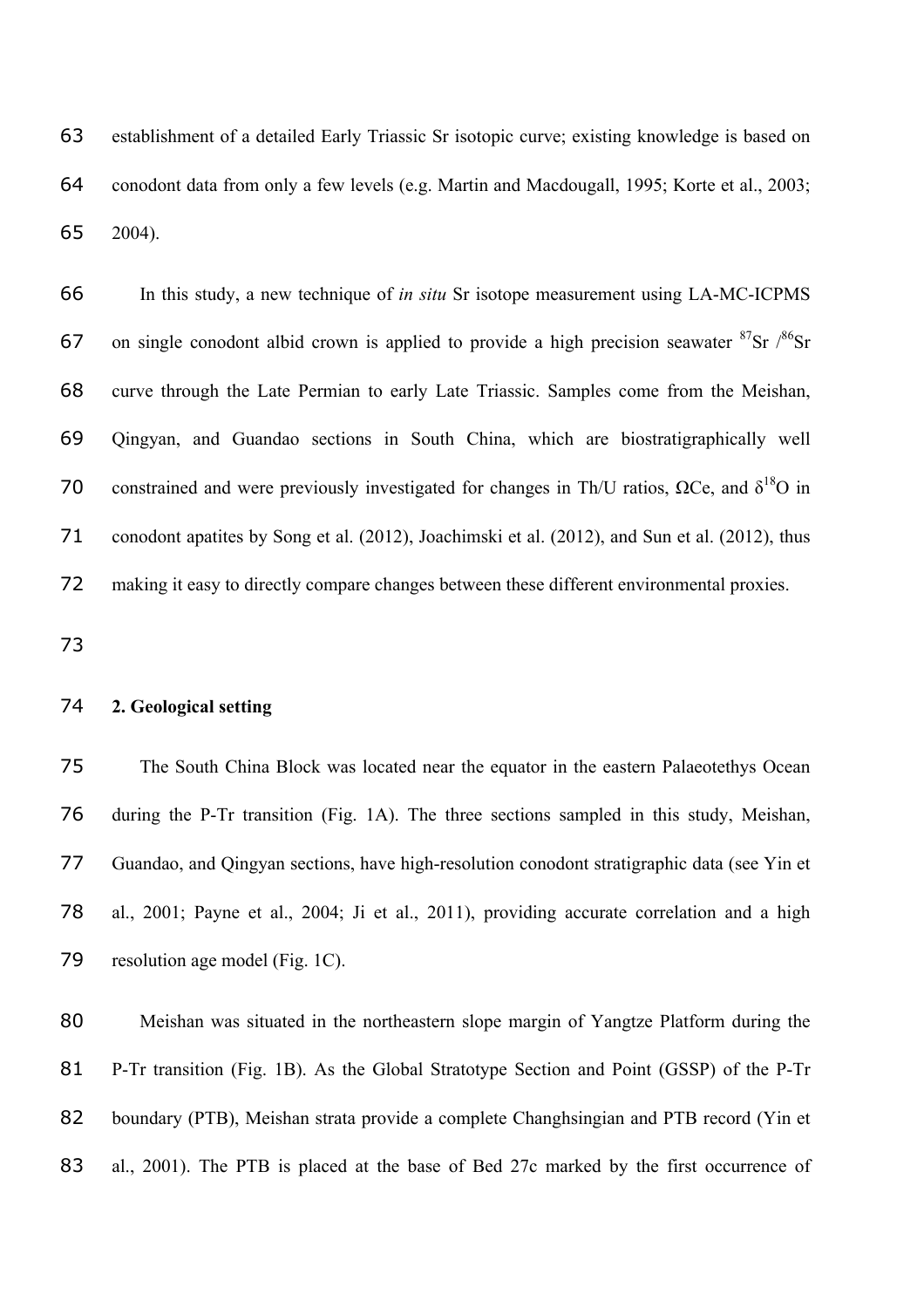conodont *Hindeodus parvus* (Yin et al., 2001). During the Early-Middle Triassic, Guandao was located at the platform margin of the Great Bank of Guizhou, Nanpanjiang Basin. The location comprises two sections: the Upper Guandao section mainly exposes the Upper Permian to Anisian succession, and the Lower Guandao section consists of a Spathian to Carnian succession (Payne et al., 2004). The Qingyan section was located at the transition between Yangtze Platform and Nanpanjiang Basin (Fig. 1B) and exposes an uppermost Permian to Middle Triassic succession.

## **3. Materials and methods**

 A total of 127 conodont samples ranging in age from the Late Permian to the early Late Triassic were collected from South China. Among them, 33 samples are from the Changhsingian and lower Griesbachian succession in the Meishan sections, 64 samples are from the Griesbachian to lower Carnian succession in the Guandao section, and 30 samples are from the Griesbachian to middle Anisian succession in the Qingyan section (Fig. 2). 98 Conodonts were extracted by dissolving  $1 \text{ cm}^3$ -sized fragments of limestone with 10% acetic 99 acid, and the residue sieved with the 90-um to 700-um fraction. Conodont elements were hand-picked from insoluble residue under a binocular microscope. Only well-preserved single conodont elements with colour alteration index (CAI, an index to evaluate the 102 preservation status of the conodonts) of  $\leq$  2 were selected for analysis.

 Transmission electron microscopy investigations and parallel geochemical studies have shown that the albid crown of a conodont element is the apatite tissue most resistant to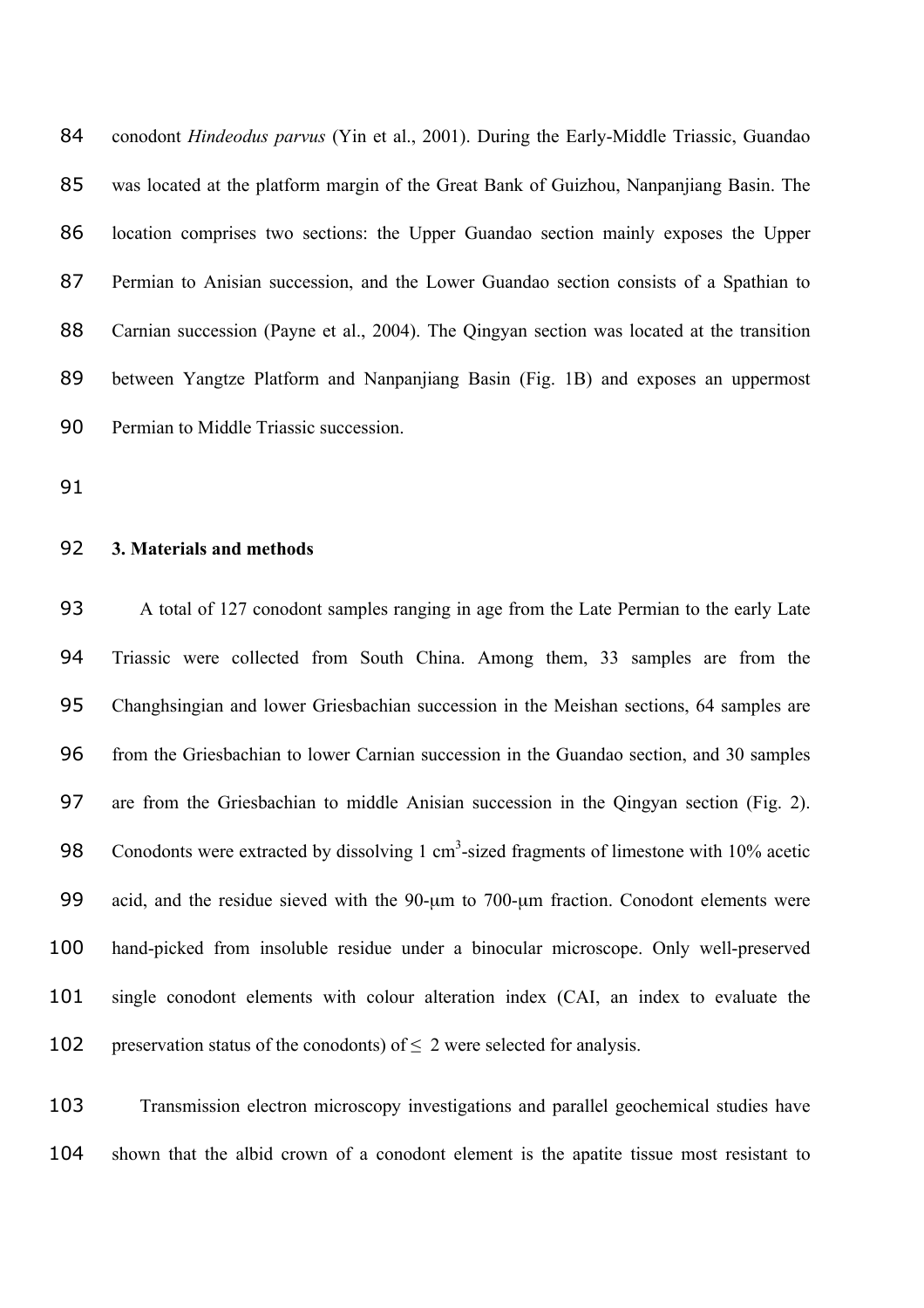diagenetic alteration (Trotter and Eggins, 2006). Accordingly, conodont elements with well-preserved albid crown were washed in ultrapure water, affixed to double-sided adhesive carbon tape attached to a silica glass side, and placed within a sample cell. The strontium isotope composition of conodont samples were measured *in situ* by Laser Ablation Multi-collector Inductively Coupled Plasma Mass Spectrometer (LA-MC-ICP-MS) at the State Key Laboratory of Continental Dynamics of Northwest University (Xi'an, China). The MC-ICP-MS system is Nu Plasma HR from Nu Instrument Ltd. Static multi-collection in low-resolution mode was applied during measurement. The used Laser ablation system is a 193 nm ArF-excimer laser (GeoLas 2005). Single spots at the conodont albid crown were 114 assayed using a laser beam size of 60 µm, laser energy of 80 mJ, and a repetition rate of 3 Hz. The operating procedures of these instruments and data reduction are similar to those described by Hobbs et al. (2005) and Yang et al. (2014). Strontium international standards (NIST SRM 987) were measured before the conodont were analyzed and yielded a weighted 118 average <sup>87</sup>Sr/<sup>86</sup>Sr value of 0.710248  $\pm$  0.000027 (2 $\sigma$ , n = 19). This obtained value is equal to the NIST SRM 987 reference value of 0.710248 (McArthur et al., 1993). The strontium 120 concentrations of conodont samples are mostly between 1000 and 2500 ppm, and the average 121 value is 1803 ppm (see Supplementary Material). The errors of  $87\text{Sr}/86\text{Sr}$  are concentrated on ~0.0001-0.0002 for the present dataset.

 The Sr isotopic composition of seawater is mainly controlled by the proportion of riverine and mantle flux (Palmer and Edmond, 1989; Allègre et al., 2010). The global 125 average  ${}^{87}Sr/{}^{86}Sr$  ratio of riverine input is 0.7119 and hydrothermal  ${}^{87}Sr/{}^{86}Sr$  ratio is 0.7035 126 (Palmer and Edmond, 1989). The residence time of Sr in the oceans is about  $3\times10^6$  years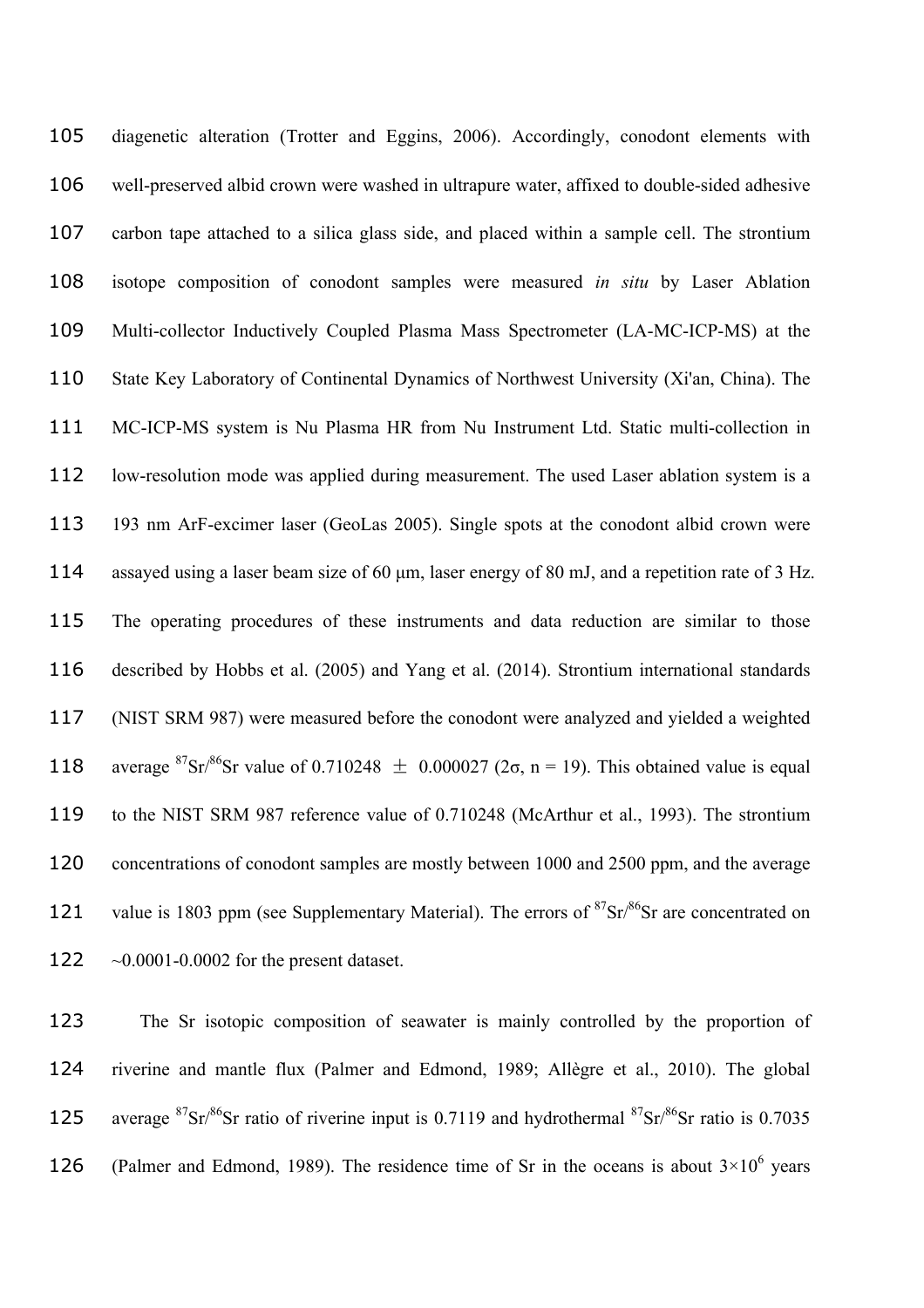127 (Hodell et al., 1990).

128 A simple box model, based on a modification of Zachos et al.'s study (1999), was 129 performeded in this study. Changes of ocean  ${}^{87}Sr/{}^{86}Sr$  from *t* to *t*+1 were calculated as 130 following equations:

131 
$$
Sr(t+1) = Sr(t) + [a/(1+Q) + b^*Q/(1+Q) - Sr(t)]/r
$$
 (1)

**132** *Sr(t)* is the Sr isotope value at time *t*; *r* is the residence time of Sr in the oceans,  $r = 3 \times 10^6$ 133 (Hodell et al., 1990); *a* is the global average <sup>87</sup>Sr/<sup>86</sup>Sr ratio of riverine input,  $a = 0.7119$ 134 (Palmer and Edmond, 1989); *b* is the hydrothermal <sup>87</sup>Sr/<sup>86</sup>Sr ratio, *b* = 0.7035 (Palmer and 135 Edmond, 1989); *Q* is the ratio of riverine flux to mantle flux,  $Q = F_R/F_M$ ;  $F_R$  is the riverine 136 flux;  $F_M$  is the mantle flux.

137 Differentiating equation (1) with respect to *t*, we obtain the new equation as:

138 
$$
dSr(t)/dt = [a/(1+Q) + b * Q/(1+Q) - Sr(t)]/r
$$
 (2)

139 Whence equation (3) follows immediately from equation (2):

140 
$$
Q = (a - b)/[\mathbf{r}^* d\mathbf{S}r(t)/dt + \mathbf{S}r(t) - b] - 1
$$
 (3)

141

### 142 **4. Results**

143 The temporal distribution of  ${}^{87}Sr/{}^{86}Sr$  values of 127 conodont elements from the Meishan, 144 Qingyan, and Guandao sections are shown in Figure 2. Sr isotopic change through the Late 145 Permian to early Late Triassic can be divided into four stages. The  $87\text{Sr}/86\text{Sr}$  ratios are about 146 0.70710 with slight variability in the Changhsingian. The second stage is characterized by a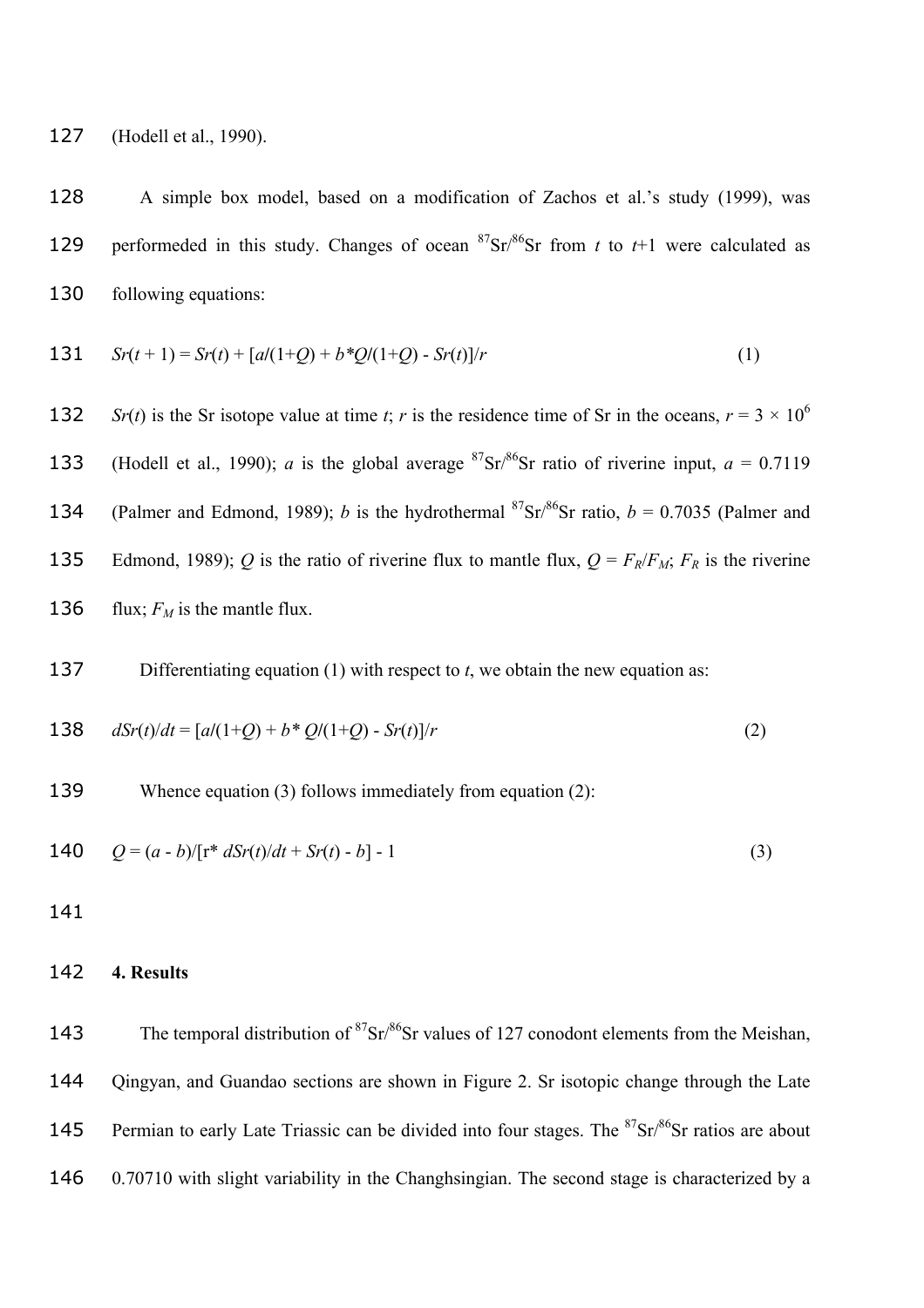147 steep climb for  ${}^{87}Sr/{}^{86}Sr$  ratios, from 0.70711 in the latest Changhsingian to 0.70836 in the 148 middle Spathian. This increase started between *Clarkina yini* Zone and *Hindeodus*  149 *changxingensis* Zone, from 0.70716 at Bed 24e to 0.70751 at Bed 27a in the Meishan section. 150 It has already been noted that the steepest and greatest change in  ${}^{87}Sr/{}^{86}Sr$  occurred during 151 the Late Permian to Early Triassic period (e.g. McArthur et al., 2001). Here this study shows 152 that the average increase rate of  ${}^{87}Sr/{}^{86}Sr$  ratios in this interval is about  $3.3\times10^{-4}$  Myr<sup>-1</sup> 153 (0.00125 in 3.8 Myr), which is about seven times steeper than the next fastest rate of increase 154 between the early Eocene and middle Miocene (Hess et al., 1986). The average increase rate 155 of <sup>87</sup>Sr/<sup>86</sup>Sr ratios through the early Eocene to middle Miocene is about  $4.6\times10^{-5}$  Myr<sup>-1</sup> 156 (0.00125 in 27 Myr).

157 In the third stage of our  ${}^{87}Sr/{}^{86}Sr$  record, ratios decline from 0.70836 at the middle 158 Spathian to ~0.7079 by the end of Anisian. The average descent rate of  ${}^{87}Sr/{}^{86}Sr$  ratios in this 159 stage is about  $7.1 \times 10^{-5}$  (0.00046 in 6.5 Myr). The  ${}^{87}Sr/{}^{86}Sr$  ratios in the fourth/last stage from 160 the Ladinian to the Carnian are stable, with values of  $\sim 0.7077$  showing only modest 161 fluctuations.

162

## 163 **5. Discussion**

164 *5.1. Comparison of our data with published Sr isotopes through the Late Permian to early*  165 *Late Triassic*

166 It has long been recognized that the lowpoint of the  $87\text{Sr}/86\text{Sr}$  Phanerozoic record was in the 167 Middle Permian (Martin and Macdougall, 1995, Jasper, 1999; Korte et al., 2003) and was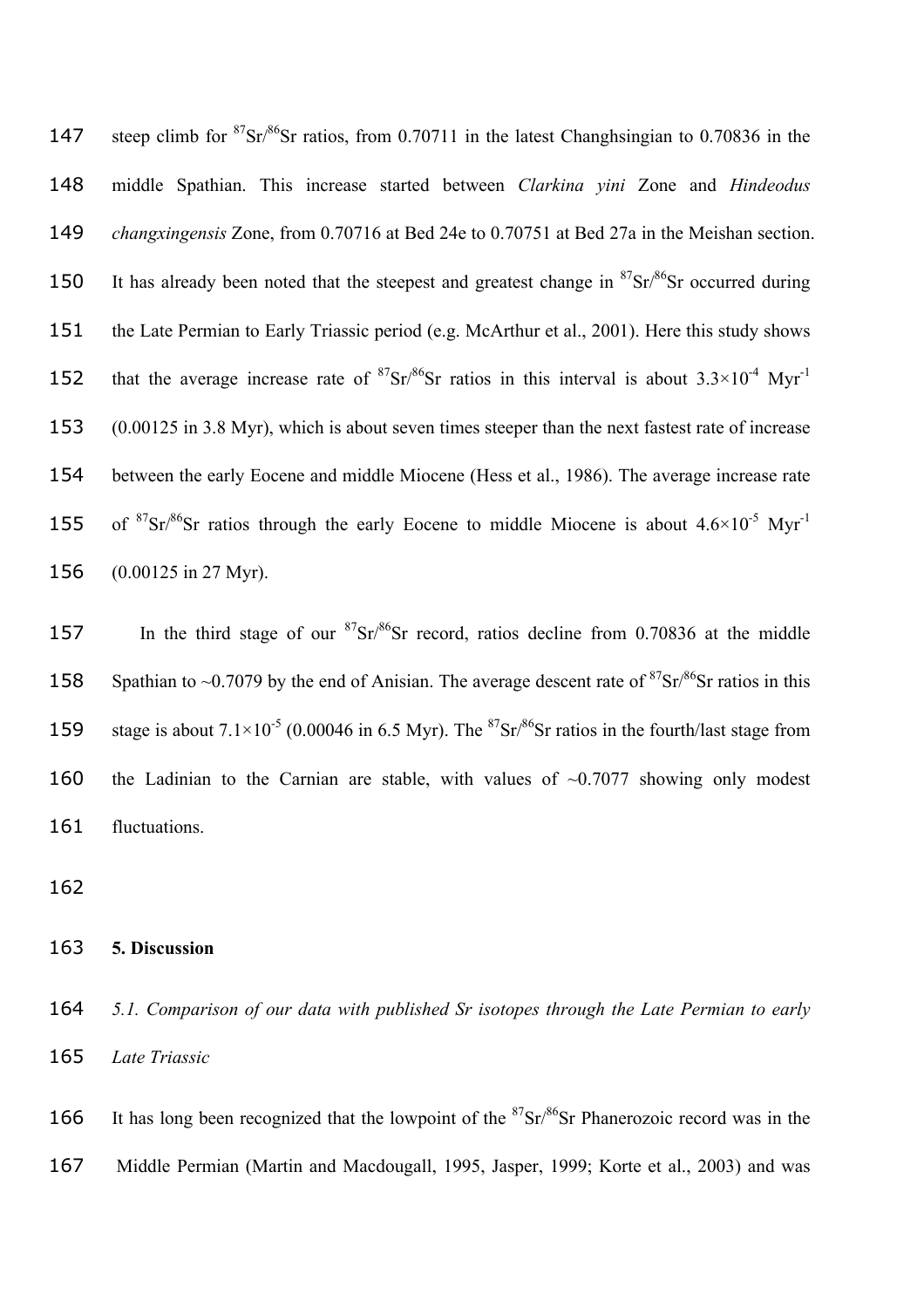| 168 | followed by gradual increase beginning near the Guadalupian-Lopingian boundary (Korte et                                      |
|-----|-------------------------------------------------------------------------------------------------------------------------------|
| 169 | al., 2006). Here, our data show that the Changhsingian ${}^{87}Sr/{}^{86}Sr$ ratios are characterized by a                    |
| 170 | plateau with slightly fluctuations around 0.70710. The Changhsingian <sup>87</sup> Sr/ <sup>86</sup> Sr values of             |
| 171 | conodont crowns from the Meishan section, are clearly lower than several published Sr                                         |
| 172 | isotopic values from whole conodont samples from Pakistan (Martin and Macdougall, 1995)                                       |
| 173 | and Iran (Korte et al., 2003; 2004), but are similar with brachiopod values from the Southern                                 |
| 174 | Alps, northern Italy, Iran and South China (Korte et al., 2006; Brand et al., 2012). At                                       |
| 175 | Meishan, a marked increase in ${}^{87}Sr/{}^{86}Sr$ ratios began at the main extinction horizon (between                      |
| 176 | <i>Clarkina yini</i> and <i>Hindeodus changxingensis</i> zones). The average <sup>87</sup> Sr/ <sup>86</sup> Sr values in the |
| 177 | Clarkina yini Zone and Hindeodus changxingensis Zone-Hindeodus parvus Zone are                                                |
| 178 | $0.70710$ (N = 9) and $0.70729$ (N = 5), respectively. In contrast, both Twitchett (2007) and                                 |
| 179 | Korte et al. (2010) suggested there was a plateau of Sr isotope ratios during the PTB interval                                |
| 180 | caused by the weathering of non-radiogenic basaltic rocks from the Siberian Traps. This                                       |
| 181 | trend is not seen in our data and it is likely that it is caused by inaccuracies of                                           |
| 182 | geochronological constrains across the PTB. Furthermore it is unclear that there would have                                   |
| 183 | been substantial basalt weathering because the eruptions occurred in paralic locations and                                    |
| 184 | large areas were subsequently buried and preserved beneath younger strata of the West                                         |
| 185 | Siberian Basin (Reichow et al., 2009). Finally the onset of basalt eruptions probably                                         |
| 186 | occurred at the same time as the extinction with most lava emplacement occurring after this                                   |
| 187 | crisis (Reichow et al. 2009).                                                                                                 |

 Latest U-Pb dating reveals a very short duration for the PTB interval between *Clarkina yini* Zone and *Isarcicella isarcica* Zone: either 0.18 Myr using the ages obtained by Shen et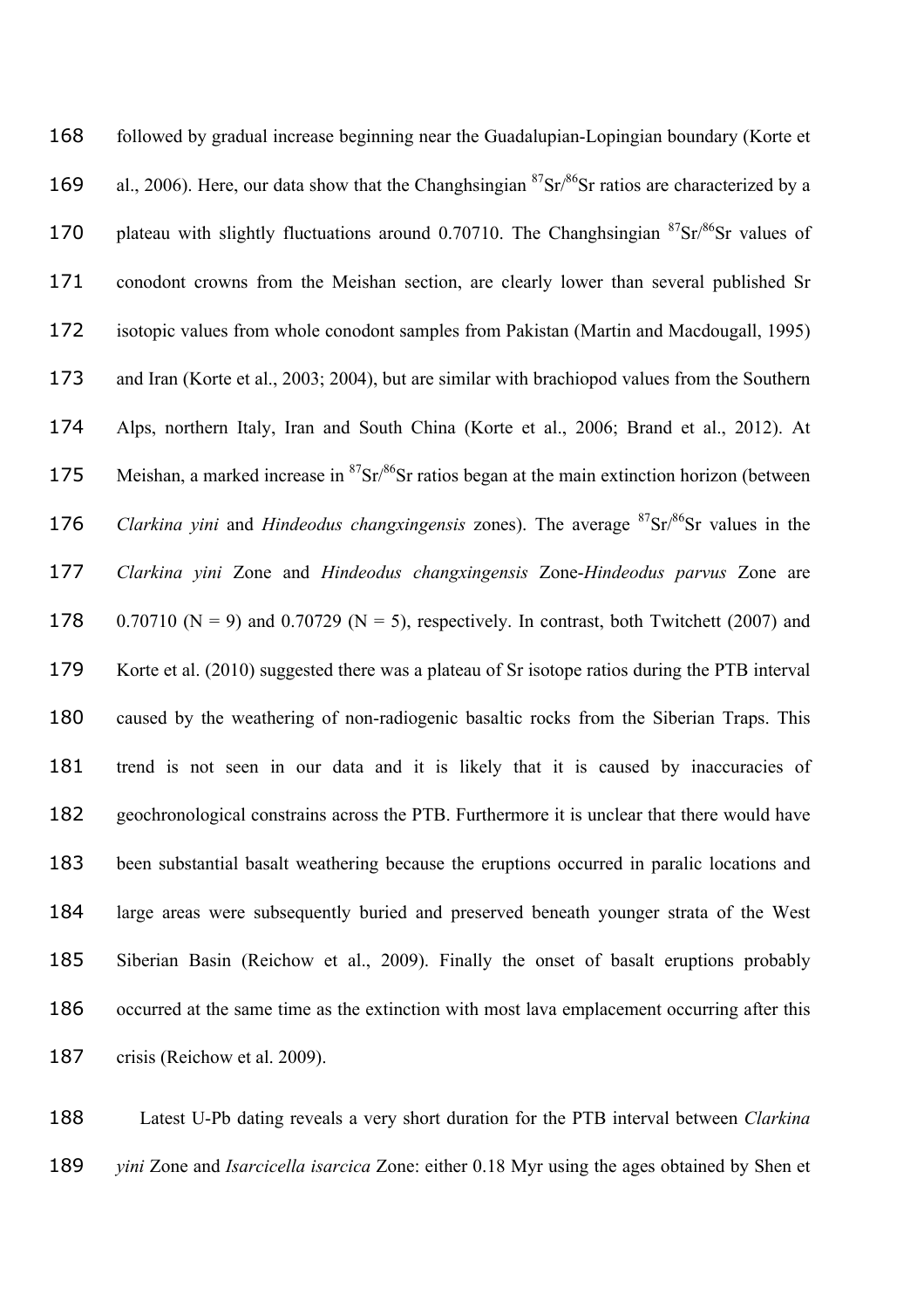al. (2011) or 0.061 Myr using Burgess et al.'s (2104) dates. A somewhat longer duration 191 (0.58 myr) is obtained using the  ${}^{40}Ar/{}^{39}Ar$  dating method (Reichow et al., 2009). Regardless 192 of which dating technique is used, it is clear the steepest climb of  ${}^{87}Sr/{}^{86}Sr$  values occurred during the PTB interval (see Figs. 2, 4).

 Published strontium isotopic data from conodonts and brachiopod shells in the Early Triassic are much rarer than those from the Late Permian and the Middle Triassic (see Fig. 2). One reason for this is the extreme rarity of well-preserved brachiopod shells in the post-extinction successions. Early Triassic conodont Sr isotopic data have been reported in Pakistan and Italy (Martin and Macdougall, 1995; Korte et al., 2003; Twitchett, 2007). Here, 199 Sr isotopic data obtained from conodonts in South China provide a high-solution  ${}^{87}Sr/{}^{86}Sr$ 200 curve for the Early Triassic that shows ratios continued to rise until the mid-Spathian before they began to gradually fall. This decreasing trend continued into the Anisian. This earliest Middle Triassic decrease is comparable to those obtained in both brachiopod shells and conodonts in Europe (see Korte et al., 2003) although some higher values are found in the 204 early Anisian (Fig. 2). Ladinian  ${}^{87}Sr/{}^{86}Sr$  are about 0.7077 with a moderate fluctuation, a 205 slightly higher value than previously obtained from conodonts but slightly lower than those obtained from brachiopods (Korte et al., 2003).

*5.2. Modeling <sup>87</sup>Sr/<sup>86</sup>Sr: causes for rapid increase of seawater <sup>87</sup>Sr/<sup>86</sup> Sr*

 The isotopic composition of Sr in the oceans is homogenous because the residence time 210 of Sr is much longer ( $\sim$ 3×10<sup>6</sup> year) than the mixing time of the oceans ( $\sim$ 10<sup>3</sup> year; Broecker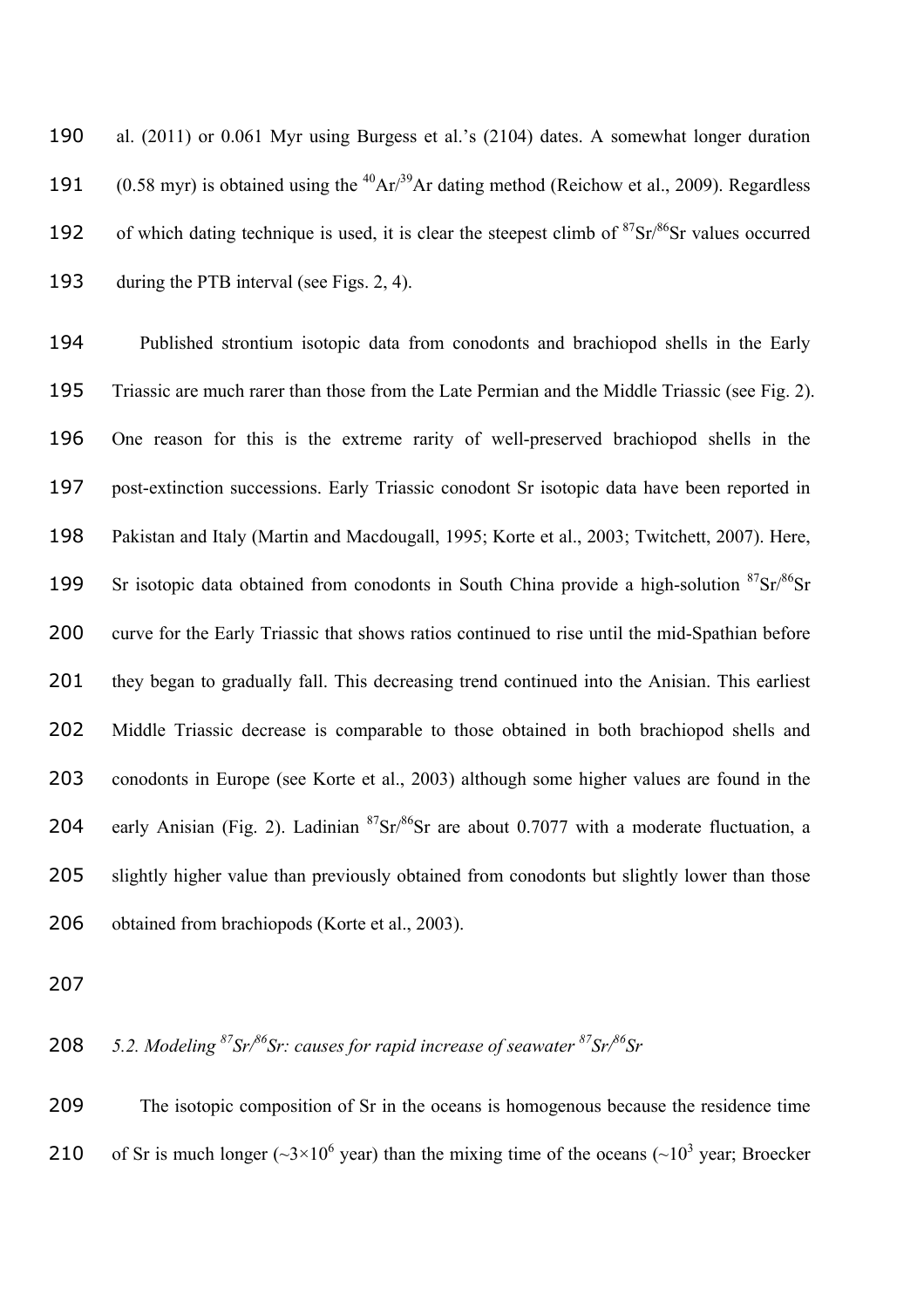211 and Peng, 1982). The  ${}^{87}Sr$  / ${}^{86}Sr$  values of seawater depend primarily on two major sources: 212 the riverine input of radiogenic Sr due to continental weathering and mantle input via 213 hydrothermal circulation at mid-ocean ridges (Palmer and Edmond, 1989; Allègre et al., 214 2010). Thus, variation in seawater  ${}^{87}Sr$  / ${}^{86}Sr$  through time is useful for correlating and dating 215 sedimentary rocks and investigating geologic processes such as continental weathering, 216 global climate changes, tectonic uplifts, and hydrothermal circulation (Veizer and Compston, 217 1974; McArthur et al., 2001). The rivers supply more radiogenic Sr (average  ${}^{87}Sr/{}^{86}Sr =$ 218 0.7119) to the oceans compared with hydrothermal inputs of 0.7035 (Palmer and Edmond, 219 1989). Recently, this simple interpretation has been challenged because hydrothermal flux 220 estimates in modern oceans is much less that the flux required to balance the oceanic Sr 221 budget (Allègre et al., 2010). To balance the marine Sr cycle, Berner (2006) argued that the 222 present volcanic Sr weathering flux on land is  $\sim$ 2.7 times higher than that of basalt-seawater 223 Sr exchange. Allègre and others (2010) re-assessed the Sr isotopic budget and documented 224 that intensive weathering on volcanic islands represent ~60% of mantle Sr input to the oceans, 225 with the remaining 40% supplied by ridge-crest hydrothermal activity and seafloor 226 low-temperature alteration of basalts.

227 A simple model indicates that the rapid increase of  ${}^{87}Sr$   $/{}^{86}Sr$  ratios during the PTB 228 interval could have resulted from either a rapid increase of continental weathering (Fig. 3) or 229 a quick decline of mantle Sr flux. However, the eruptions of Siberian Traps near the PTB 230 would have strengthened volcanic weathering in the Early Triassic, even if substantial parts 231 of the lava flows were buried, increasing the mantle Sr flux. Therefore, it is likely that a 232 progressive increase of  $87$ Sr  $/86$ Sr ratios in the Early Triassic most likely resulted from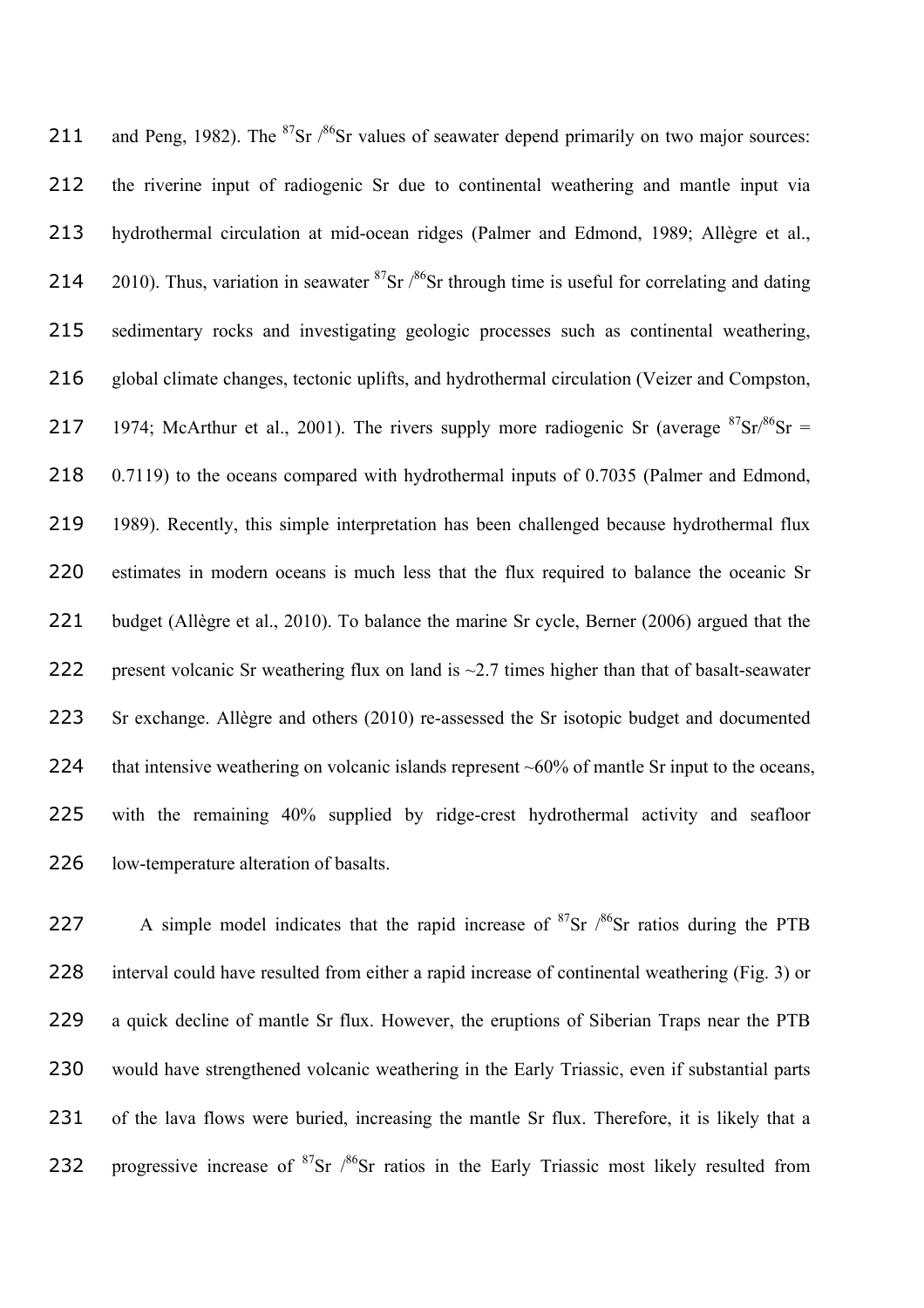233 enhanced continental weathering. On the basis of a simple box model, we present a  $F_R/F_M$  (the ratio of riverine flux to mantle flux) curve through the Late Permian to early Late 235 Triassic (Fig. 4B).  $F_R/F_M$  in the PTB interval is ~2.8 times that of the Late Permian and the 236 mean ratios in the Early Triassic has increased by  $\sim$  1.9 times. If we consider the effects of 237 Siberian Trap eruption which would be expected to drive down  $87\text{Sr}$  / $86\text{Sr}$  ratios, then the 238 effect of increased  ${}^{87}Sr$  / ${}^{86}Sr$  ratios due to continental weathering would be even stronger. 239 The basaltic flows of the Siberian Traps covered about  $2.6 \times 10^6$  km<sup>2</sup> (Reichow et al., 2002), the volcanic island surface area in the Late Permian is unknown but the modern counterpart 241 is about  $4.8 \times 10^6$  km<sup>2</sup> (Allègre et al., 2010). In addition, PTB volcanic layers and rocks are widespread in the Tethys regions and western margin of the Panthalassa (Yin and Song, 2013, and references therein). Thus, Siberia Traps eruptions and contemporaneous volcanism around the world may have caused a significant increase of unradiogenic strontium entering 245 the oceans (Twitchett, 2007; Korte et al., 2010). The rapid climb of  $F_R/F_M$  may have been buffered by the basalts and tuffs from the Siberian Traps and contemporaneous volcanisms. Accordingly, the continental weathering rates during the PTB interval and the Early Triassic may have increased by substantially more than 2.8 and 1.9 times, respectively (Fig. 4).

# *5.3. Controls of elevated continental weathering*

 An increase of continental weathering rates can be caused by several factors: regression, global warming and an enhanced hydrological cycle, and the demise of the land plants. Rapid regression in the latest Permian *Clarkina meishanensis* zone (Yin et al., 2014) could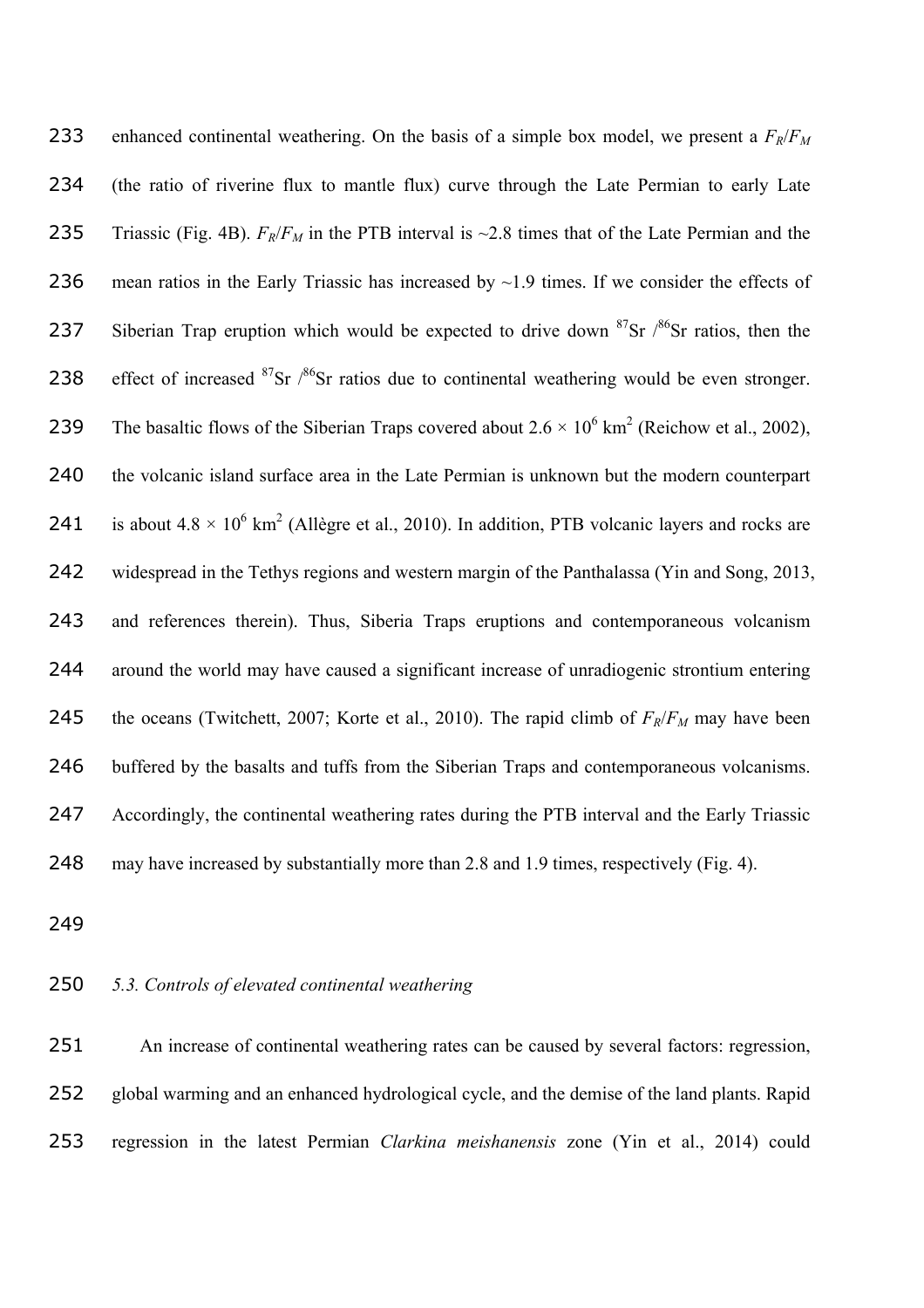plausibly have involved a quick increase of continental erosion but this is short-term effect compared with the 4 Myr duration of Sr isotopic increase and sea-level rose rapidly following brief regression (Haq et al., 1987; Hallam and Wignall, 1999). Acid rain, as a byproduct of Siberian Traps eruptions, has been considered a cause of P-Tr terrestrial extinction (Sephton et al., 2005; Black et al., 2014) and is a potential source of increased chemical weathering. However, Early Triassic evidence from Germany and South Africa 260 show that any acidification was not prolonged (Retallack et al., 1996).

 Climatic warming began at the extinction horizon, persisted into the Early Triassic (Joachimski et al., 2012; Sun et al., 2012; Schobben et al 2014), and is thought to be an important contributory factor in the mass extinction.(Song et al., 2014). Both laboratory studies and field observations reveal a strong dependence of chemical weathering on temperature (Kump et al., 2000, and references therein). Therefore, the extreme high temperature found in the PTB interval and most of the Early Triassic (Joachimski et al., 2012; Sun et al., 2012; Schobben et al 2014) may have resulted in an accelerated chemical weathering in this period. In addition, Early Triassic global warming may have resulted in an amplified hydrological cycle and extreme seasonal rainfall along the margins of the Tethys Ocean (Schobben et al., 2014). As primary factors influencing chemical erosion rates (Kump et al., 2000), amplified hydrological cycle and intensified monsoonal activity may have played considerable roles on the enhanced continental weathering in the Early Triassic.

 The accelerated weathering coincided with the die-off of vegetation (Retallack et al., 274 1996) and <sup>87</sup>Sr  $/86$ Sr ratios only began to decline following the recovery of vegetation in the middle-late Spathian (Looy et al., 1999). Vegetation provides essential erosion resistance,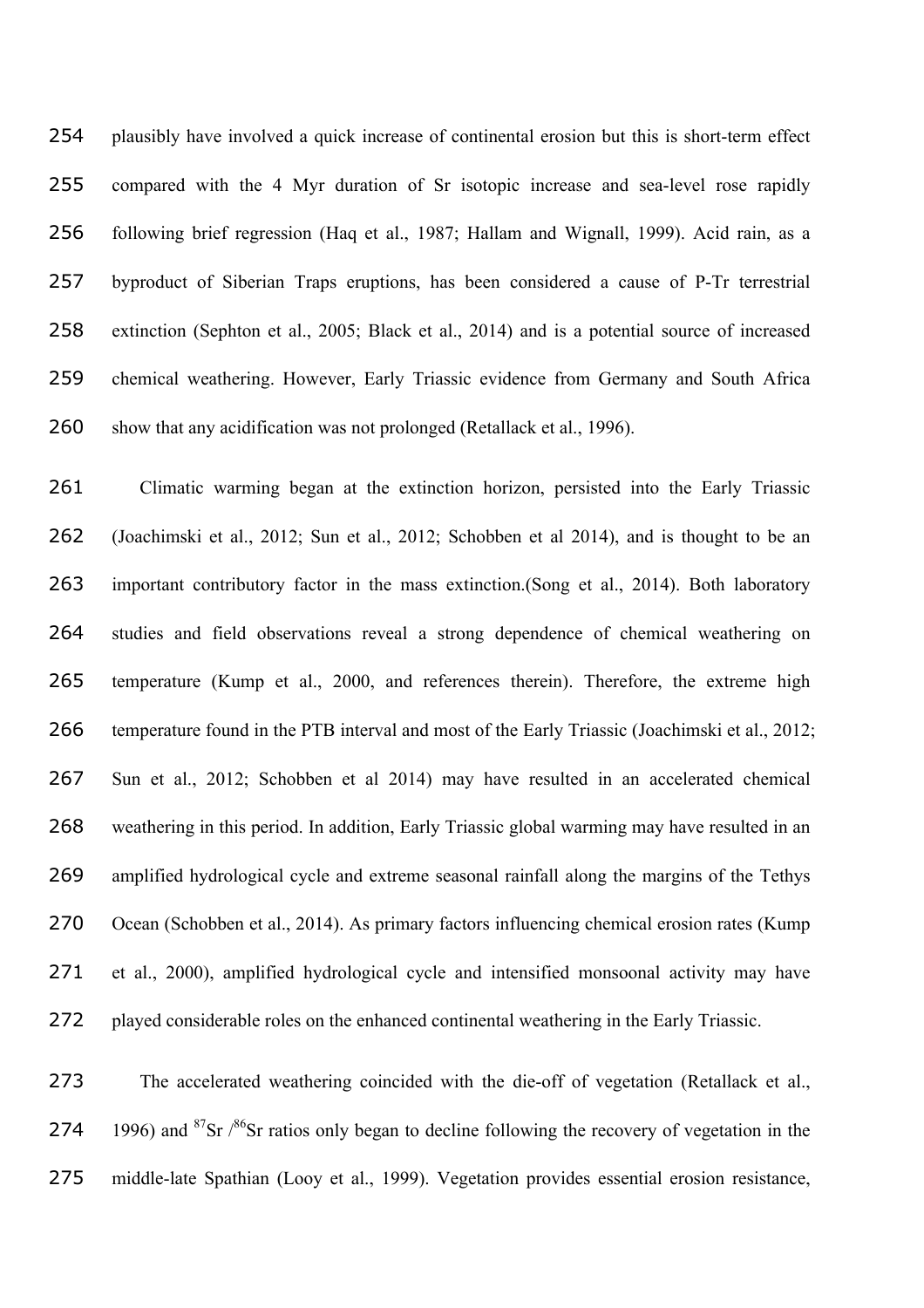hence soil erosion are sensitive to changes in vegetation abundance and composition. The 277 plant ecosystems suffered a severe crisis during the P-Tr extinction, and this was followed by an Early Triassic coal gap (Retallack et al., 1996). The loss of land vegetation is likely to have resulted in extensive soil erosion. Earliest Triassic sepic pedoliths indicate severe and wide spread soil erosion associated with forest dieback at the P-Tr boundary (Retallack, 281 2005). The widespread transition from meandering to braided channels at this time has been 282 attributed to the increased sediment delivery from vegetation-denuded hill slopes to channels lacking abundant rooted plants (Ward et al., 2000). The excessive supply of soil materials would have offered increased riverine strontium flux to the oceans. Renewed proliferation of conifer-forest did not occur until the Spathian (Looy et al., 1999). Accordingly, continental weathering pattern could be explained by vegetation gap in the Early Triassic especially if 287 coincident with an increase of run-off (Looy et al., 1999; Korte et al., 2003; Schobben et al., 2014).

 In sum, we conclude that a combination of climatic warming, intensified hydrological cycle, and vegetation die-off were the primary cuase of enhanced continental weathering, and increased radiogenic Sr flux to the oceans, during the PTB interval and most of the Early Triassic.

# *5.4. Effects of enhanced weathering on marine environments*

 These Sr isotopic data in this study derive from sections with a well-established redox and SST (sea surface temperature) data (see Joachimski et al., 2012; Song et al., 2012; Sun et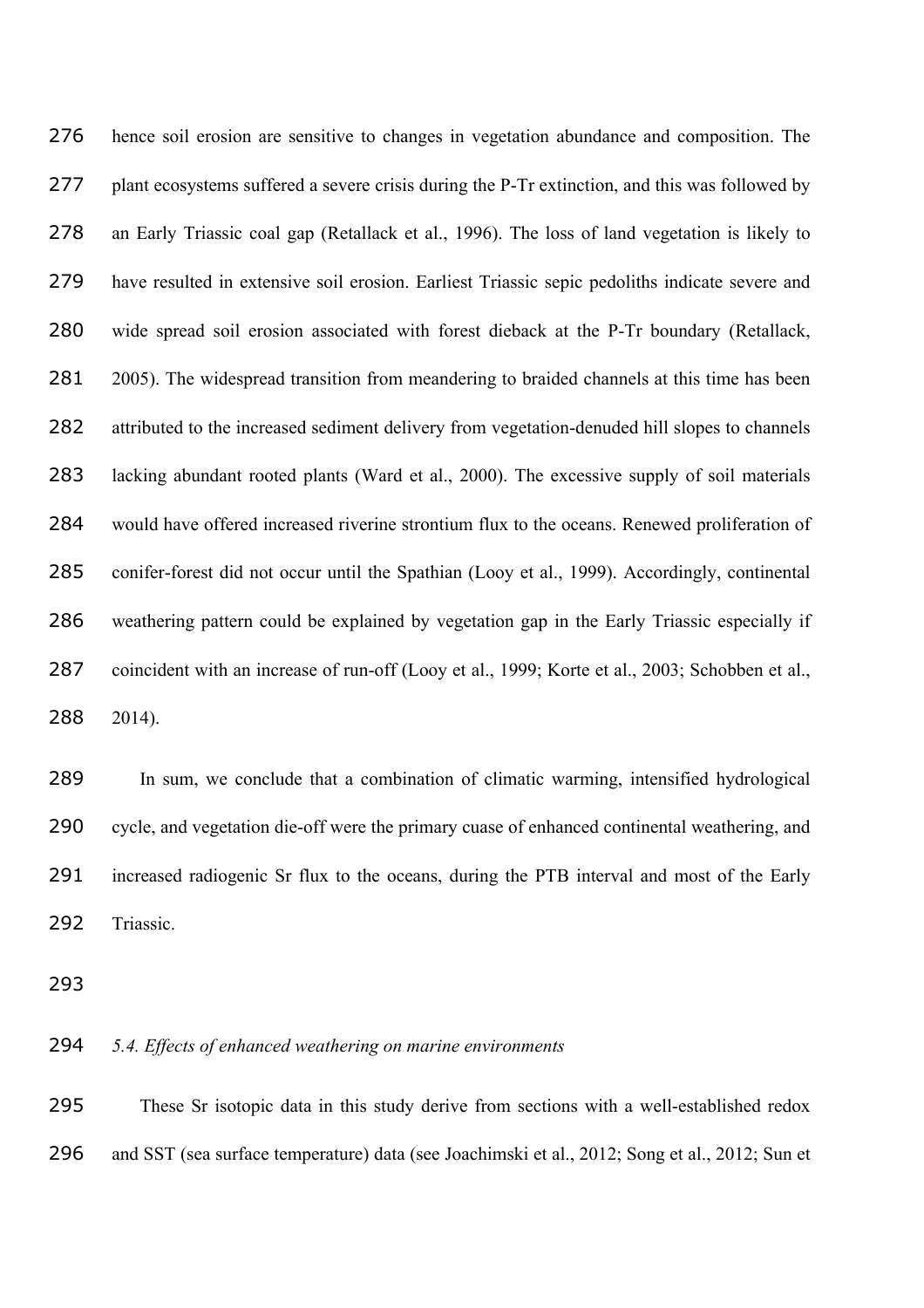al., 2012; Chen et al., 2013), allowing co-evaluation of these environmental parameters. Synchronous changes in <sup>87</sup>Sr /<sup>86</sup>Sr ratios, temperature, redox states, and  $F_R/F_M$  imply causal relations among these parameters (Fig. 5). The loss of vegetation cover and enhanced weathering would have drastically increased terrestrial exports of organic and inorganic sediment to the oceans. Increased nutrient input is modelled as a key factor in generating enhanced productivity and consequent oxygen depletion in Early Triassic oceans (e.g. 303 Winguth & Winguth 2012). The decline in <sup>87</sup>Sr  $\frac{86}{5}$  ratios in the middle-late Spathian may reflect a decline in continental weathering. The recovery of land vegetation, and especially the reappearance of forests at this time (Looy et al., 1999), lends credence to this notion. Subdued weathering and falling global temperatures in the middle-late Spathian may also help to explain the coincident decline of anoxia in the ocean (Song et al., 2012) and the accelerated recovery of benthic ecosystems (Song et al., 2011).

309 During the Middle Triassic, the observation that  ${}^{87}Sr$  / ${}^{86}Sr$  values declined gradually and 310 stabilised with <sup>87</sup>Sr  $/86$ Sr ratios suggesting continental weathering was about 1.2 times that of the Late Permian levels (Fig. 5). The Early Triassic coal gap – a signal of low vegetation density – persisted into the Middle Triassic (Retallack et al., 1996; Sun et al., 2012) and this 313 may explain why high levels of terrestrial run-off helped to maintain the elevated  $87\text{Sr}$  / $86\text{Sr}$ values for over 15 Myr after the P-Tr mass extinction.

## **6. Conclusions**

New Sr isotopic measurements based on 127 well-preserved and well-dated conodont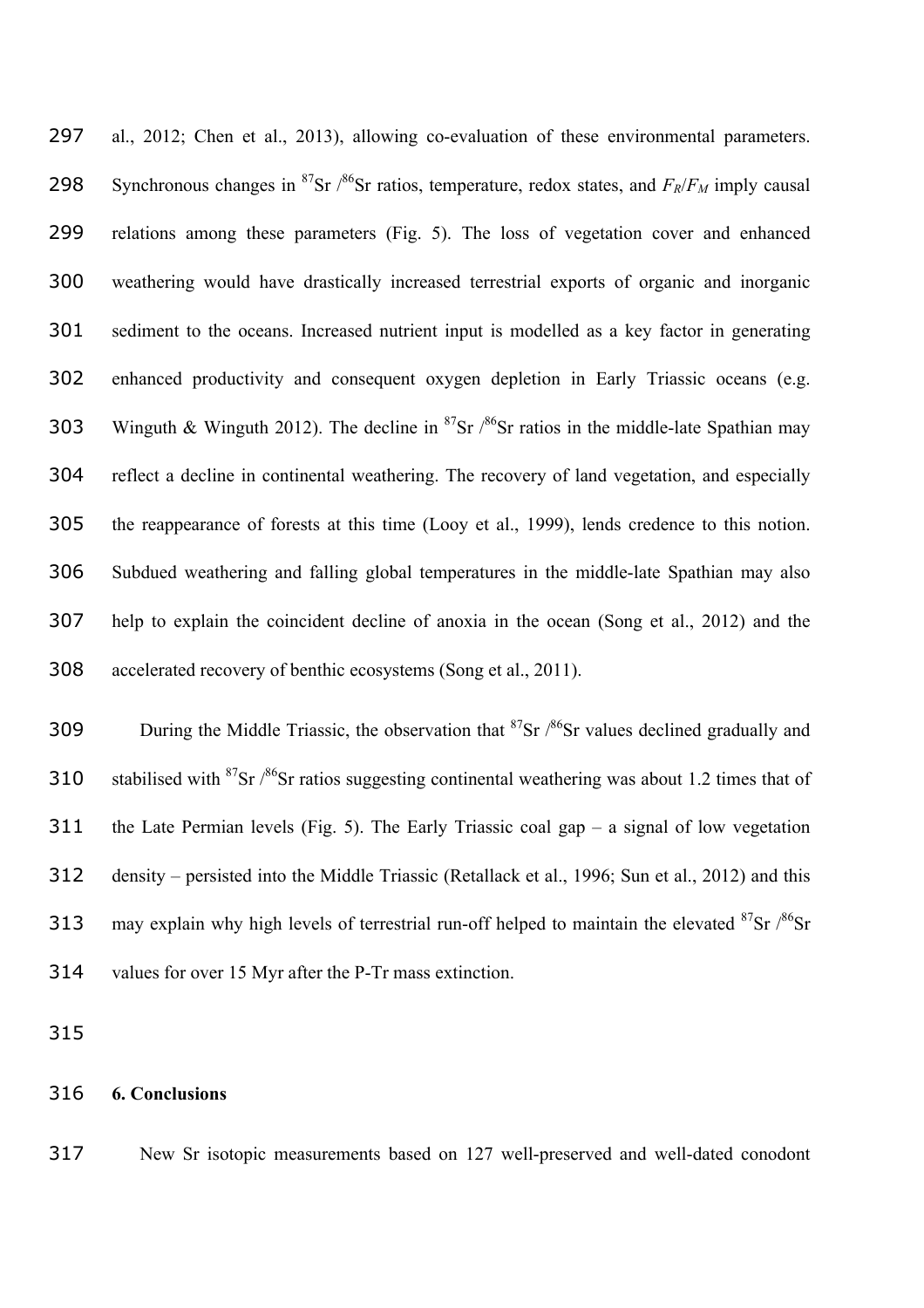318 samples from South China show that the Late Permian-early Late Triassic  ${}^{87}Sr$  / ${}^{86}Sr$  is marked by two plateaus, a steep climb and a gradual decrease. The plateaus occur in the Changhsingian and Ladinian-Carnian, and are characterized by constant values around 0.70710 and 0.70770, respectively. The steep climb occurs at the main extinction horizon, reaching 0.70836 at the middle Spathian, followed by a gradual decrease from the late Spathian to the earliest Ladinian.

324 The rapid increase of  ${}^{87}Sr$  / ${}^{86}Sr$  ratios during the P-Tr transition is associated with, and probably caused by, a rapid increase of continental weathering**.** Modelling results indicate 326 that the weathering rates during the PTB interval and the Early Triassic increased by  $>2.8$  and >1.9 times, respectively. A combination of global warming, intensified hydrological 328 cycle, and vegetation die-off probably contributed to the extremely high  $87\text{Sr}$  / $86\text{Sr}$  values and enhanced continental weathering in the Early Triassic. The loss of vegetation cover and enhanced weathering drastically increased the terrestrial export of nutrients to the oceans, which increased productivity and depleted oxygen. The combination of long-term intensified continental weathering and climate anomalies accord well the observed delay in recovery of benthic marine ecosystems following the P-Tr mass extinction.

## **Acknowledgements**

 We thank Mengning Dai for analytical assistance. Matthew Clapham and two anonymous reviewers are thanked for their constructive comments. This study was supported by the 973 Program (2011CB808800), the National Natural Science Foundation of China (41302271,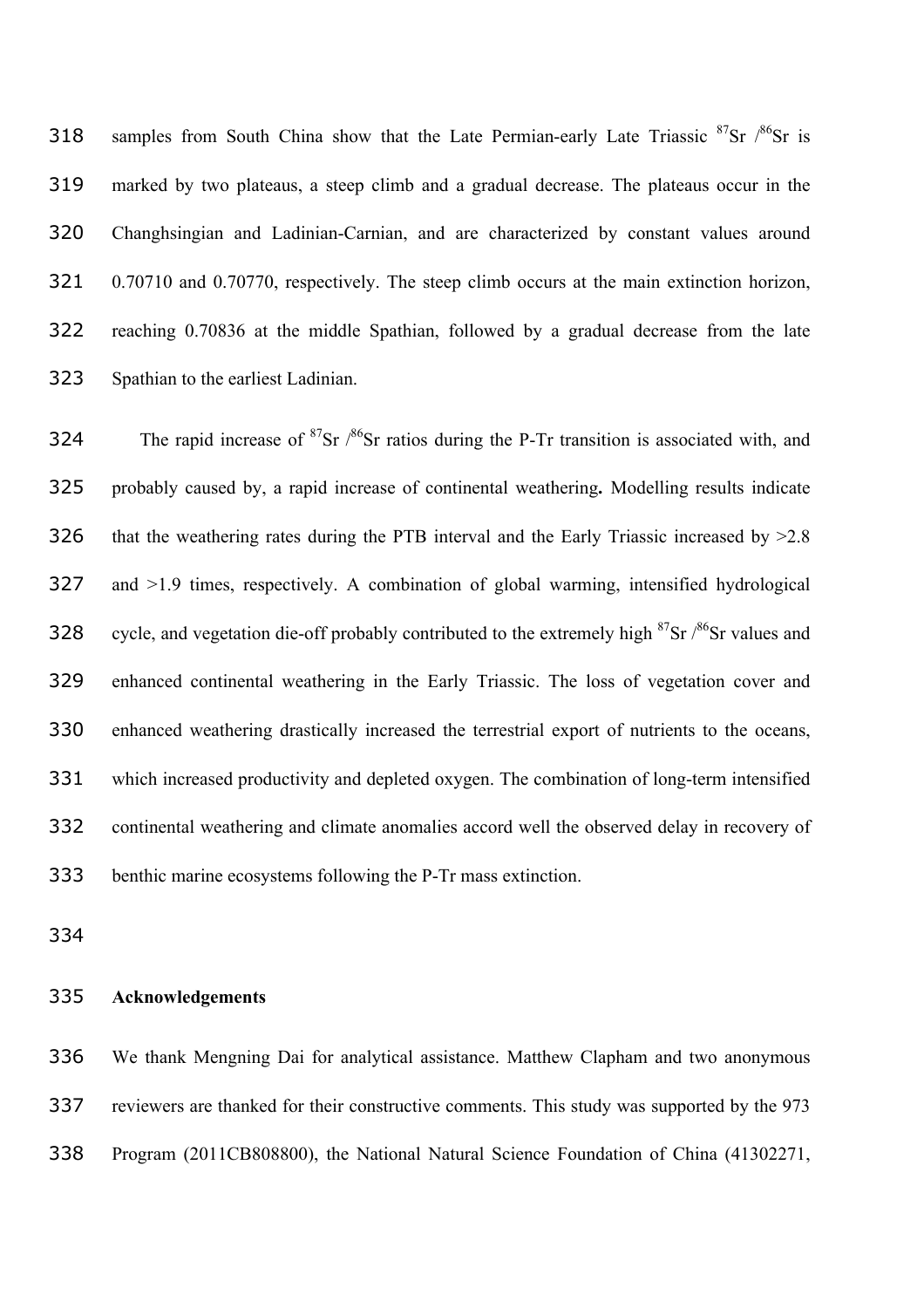41302010, 41272372, 41172312), the 111 Project (B08030), BGEG (GBL11202, GBL11302), and the Fundamental Research Funds for the Central Universities (CUG130407).

#### **Figure captions**

 **Fig. 1.** Schematic maps of the study areas. A. Palaeogeography illustrating the position of South China during the end-Permian extinction (after Erwin, 1993). B. Map showing the studying sites (after Song et al., 2013). C. Conodont zones in the Meishan, Qingyan, and Guandao sections.

**Fig. 2.** Comparison of  ${}^{87}Sr/{}^{86}Sr$  for conodonts from this study with literature data derived from conodonts and brachiopods. Time scale is constrained by conodont stratigraphic data. Radiometric dates are from Cohen et al. (2013). Changhs., Changhsingian; Griesba., Griesbachian; *C.*, *Clarkina*; *H.*, *Hindeodus*; *I.*, *Isarcicella*; *Ns.*, *Neospathodus*; *Ic., Icriospathodus*; *Tr., Triassospathodus*; *Cs.*, *Chiosella*; *Ni.*, *Nicoraella*; *Pg.*, *Paragondolella*; *Ng.*, *Neogondolella*; *Bv.*, *Budurovignathus*.

356 **Fig. 3.** Numerical model simulating the influence of the riverine flux to mantle flux  $(F_R/F_M)$ 357 ratio on ocean  ${}^{87}Sr/{}^{86}Sr$  values. The initial ocean  ${}^{87}Sr/{}^{86}Sr$  value is set to the earliest 358 Changhsingian value (the dark line at  $\sim 0.7071$ ) where  $F_R/F_M$  is 0.73. A, a rapid increase of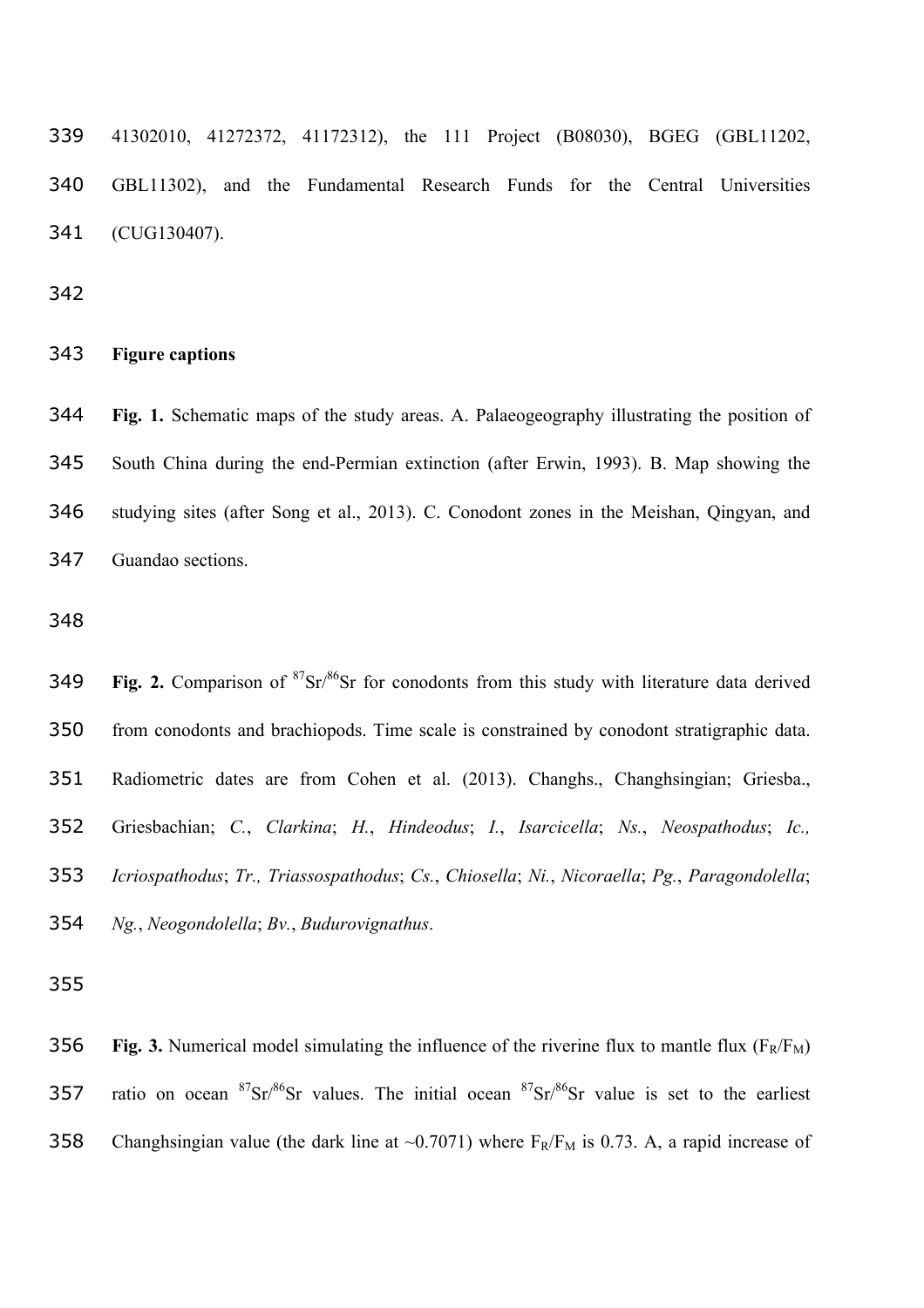359 F<sub>R</sub>/F<sub>M</sub> by 1.5×, 2.0×, 2.5×, and 3.0× times. B, a gradual increase of F<sub>R</sub>/F<sub>M</sub> by 1.5×, 2.0×, 2.5×, 360 and  $3.0 \times$  times.

 **Fig. 4.** A. The LOWESS (locally weighted scatterplot smoothing) curve for smoothing of 363 strontium isotopic data in this study. B, Numerical model showing  $F_R/F_M$  changes through the Late Permian to early Late Triassic.

 Fig. 5. The variations of seawater  ${}^{87}Sr$   $/{}^{86}Sr$ . SST (sea surface temperature), redox state, 367 F<sub>R</sub>/F<sub>M</sub>, and sea level through the Late Permian to early Late Triassic. Conodont  $\delta^{18}O$  data are from Joachimski et al. (2012), Sun et al. (2012), Chen et al. (2013), and Trotter et al. (2015). Conodont ΩCe data are from Song et al. (2012). Sea-level changes modified from Haq et al. (1987) and Yin et al. (2014).

#### **References**

- Allègre, C.J., Louvat, P., Gaillardet, J., Meynadier, L., Rad, S., Capmas, F., 2010. The fundamental role of island arc weathering in the oceanic Sr isotope budget. Earth Planet. Sci. Lett. 292, 51-56.
- Benton, M.J., Newell, A.J., 2014. Impacts of global warming on Permo-Triassic terrestrial ecosystems. Gondwana Res. 25, 1308-1337.
- Berner, R.A., 2006. Inclusion of the weathering of volcanic rocks in the GEOCARBSULF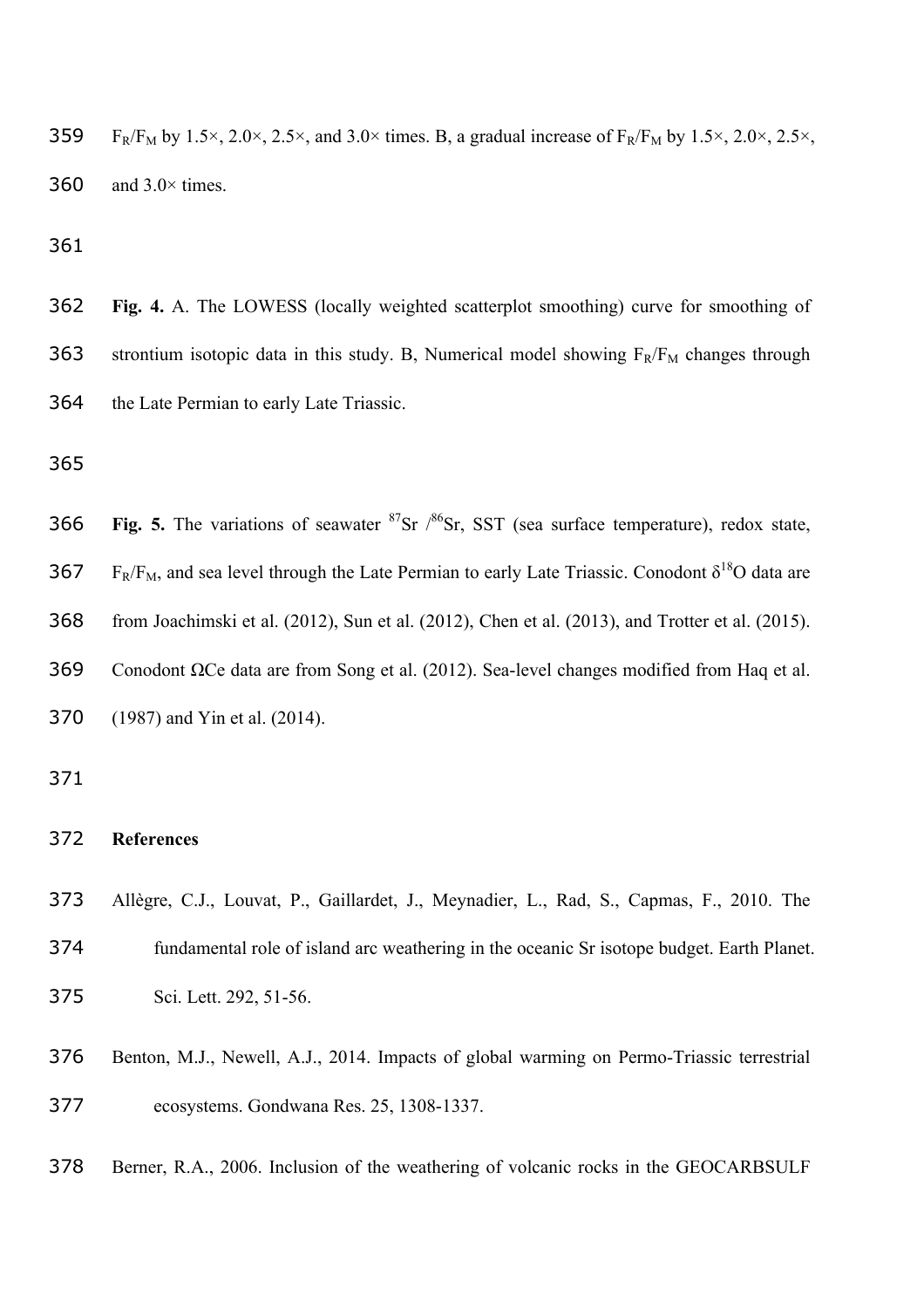- model. AM. J. Sci. 306, 295-302.
- Black, B.A., Lamarque, J.-F., Shields, C.A., Elkins-Tanton, L.T., Kiehl, J.T., 2014. Acid rain
- and ozone depletion from pulsed Siberian Traps magmatism. Geology 42, 67-70.
- Brand, U., 2004. Carbon, oxygen and strontium isotopes in Paleozoic carbonate components:
- an evaluation of original seawater-chemistry proxies. Chem. Geol. 204, 23-44.
- Brand, U., Posenato, R., Came, R., Affek, H., Angiolini, L., Azmy, K., Farabegoli, E., 2012.
- 385 The end-Permian mass extinction: A rapid volcanic  $CO<sub>2</sub>$  and  $CH<sub>4</sub>$  climatic catastrophe.
- Chem. Geol. 322–323, 121-144.
- Brayard, A., Escarguel, G., Bucher, H., Monnet, C., Bruhwiler, T., Goudemand, N., Galfetti,
- T., Guex, J., 2009. Good genes and good luck: Ammonoid diversity and the end-Permian mass extinction. Science 325, 1118-1121.
- Broecker, W.S., Peng, T.-H., 1982. Tracers in the Sea. Lamont-Doherty Geological Observatory, Columbia University, New York.
- Burgess, S.D., Bowring, S., Shen, S-Z., 2014. High-precision timeline for Earth's most severe extinction. Proc. Natl. Acad. Sci. 111, 3316-3321.
- Chen, B., Joachimski, M.M., Shen, S.-z., Lambert, L.L., Lai, X.-l., Wang, X.-d., Chen, J.,
- Yuan, D.-x., 2013. Permian ice volume and palaeoclimate history: Oxygen isotope proxies revisited. Gondwana Res. 24, 77-89.
- Cohen, K., Finney, S., Gibbard, P., Fan, J.-X., 2013. The ICS international chronostratigraphic chart. Episodes 36, 199-204.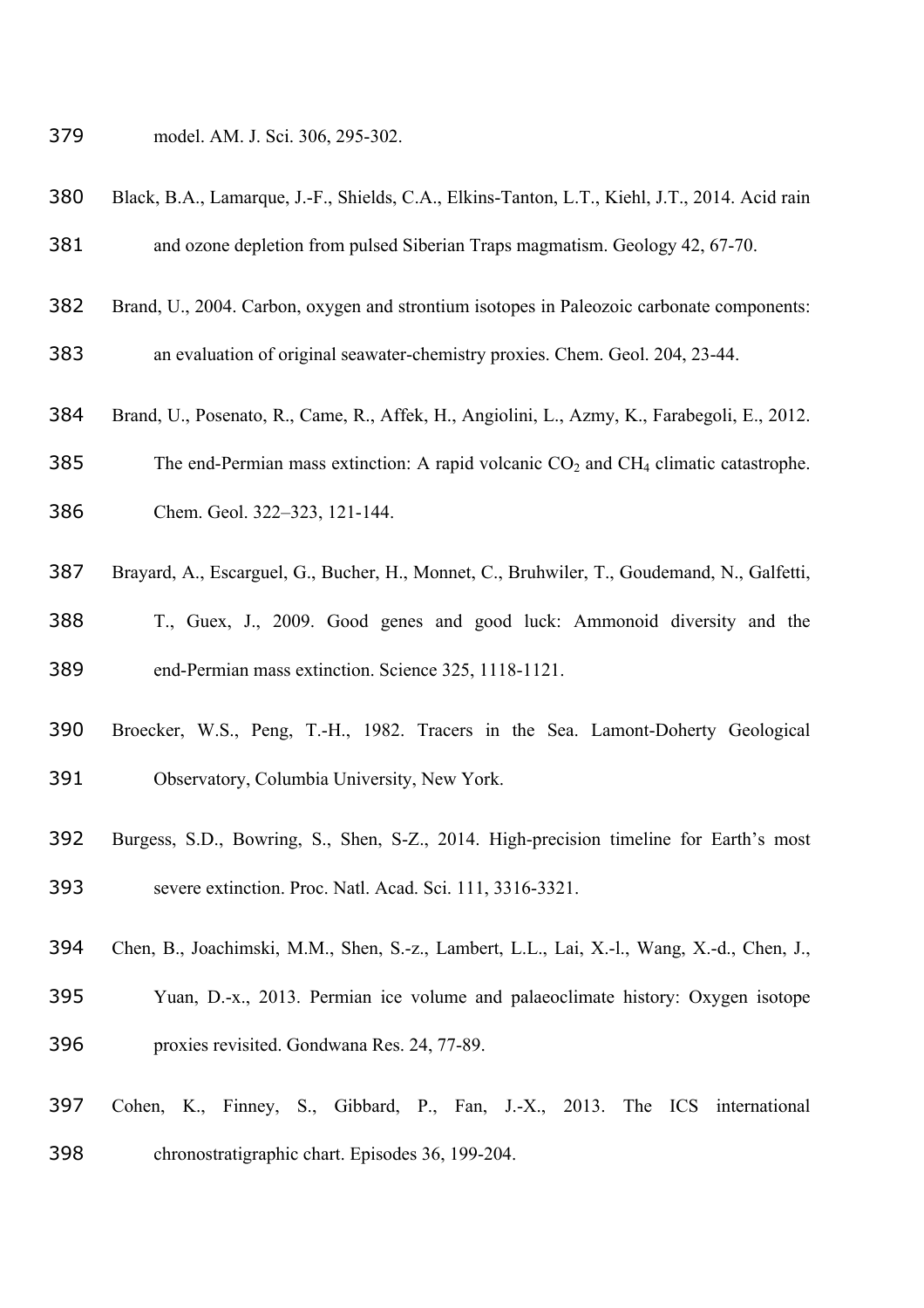- Erwin, D.H., 1993. The Great Paleozoic Crisis: Life and Death in the Permian. Columbia University Press, New York.
- Hallam, A., Wignall, P.B., 1999. Mass extinctions and sea-level changes. Earth-Sci. Rev. 48, 217-250.
- Haq, B.U., Hardenbol, J., Vail, P.R., 1987. Chronology of fluctuating sea levels since the Triassic. Science 235, 1156-1167.
- Hess, J., Bender, M.L., Schilling, J.-G., 1986. Evolution of the ratio of strontium-87 to

strontium-86 in seawater from Cretaceous to present. Science 231, 979-984.

- Hobbs, J.A., Yin, Q.-z., Burton, J., Bennett, W.A., 2005. Retrospective determination of natal habitats for an estuarine fish with otolith strontium isotope ratios. Mar. Freshwater Res. 56, 655-660.
- Hodell, D.A., Mead, G.A., Mueller, P.A., 1990. Variation in the strontium isotopic composition of seawater (8 Ma to present): Implications for chemical weathering rates and dissolved fluxes to the oceans. Chem. Geol. 80, 291-307.
- Huang, S., Qing, H.R., Huang, P., Hu, Z., Wang, Q., Zou, M., Liu, H., 2008. Evolution of
- strontium isotopic composition of seawater from Late Permian to Early Triassic based
- on study of marine carbonates, Zhongliang Mountain, Chongqing, Sci. China Ser. D 51, 528-539.
- Jasper, T., 1999. Strontium, Sauerstoff und Kohlenstoff: isotopische Entwicklung des Meerwassers: Perm. Ph.D. thesis. Ruhr-Universität Bochum.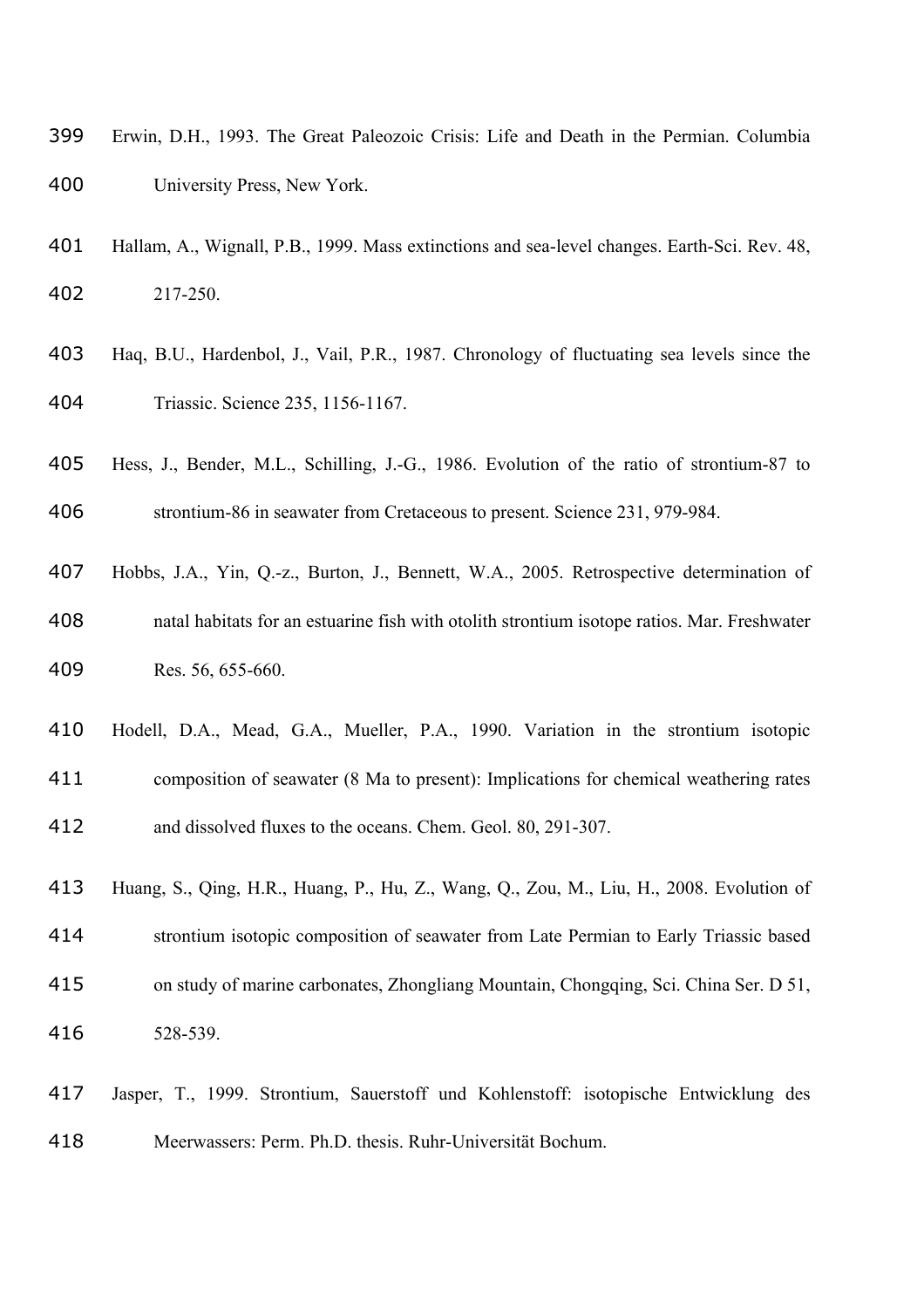|     | 419 Ji, W., Tong, J., Zhao, L., Zhou, S., Chen, J., 2011. Lower-Middle Triassic conodont |
|-----|------------------------------------------------------------------------------------------|
| 420 | biostratigraphy of the Qingyan section, Guizhou Province, Southwest China.               |
| 421 | Palaeogeogr. Palaeoclimatol. Palaeoecol. 308, 213-223.                                   |

- Joachimski, M.M., Lai, X., Shen, S., Jiang, H., Luo, G., Chen, B., Chen, J., Sun, Y., 2012.
- Climate warming in the latest Permian and the Permian–Triassic mass extinction. Geology 40, 195-198.
- 425 Korte, C., Jasper, T., Kozur, H.W., Veizer, J., 2006.<sup>87</sup>Sr /<sup>86</sup>Sr record of Permian seawater.
- Palaeogeogr. Palaeoclimatol. Palaeoecol. 240, 89-107.
- Korte, C., Kozur, H.W., Bruckschen, P., Veizer, J., 2003. Strontium isotope evolution of Late Permian and Triassic seawater. Geochim. Cosmochim. Ac. 67, 47-62.
- Korte, C., Kozur, H.W., Joachimski, M.M., Strauss, H., Veizer, J., Schwark, L., 2004.
- Carbon, sulfur, oxygen and strontium isotope records, organic geochemistry and biostratigraphy across the Permian/Triassic boundary in Abadeh, Iran. Int. J. Earth Sci. 93, 565-581.
- Korte, C., Pande, P., Kalia, P., Kozur, H.W., Joachimski, M.M., Oberhänsli, H., 2010.
- Massive volcanism at the Permian-Triassic boundary and its impact on the isotopic
- composition of the ocean and atmosphere. J. Asian Earth Sci. 37, 293-311.
- Kump, L.R., Brantley, S.L., Arthur, M.A., 2000. Chemical weathering, atmospheric CO2, and climate. Annu. Rev. Earth Planet. Sci. 28, 611-667.
- Looy, C.V., Brugman, W.A., Dilcher, D.L., Visscher, H., 1999. The delayed resurgence of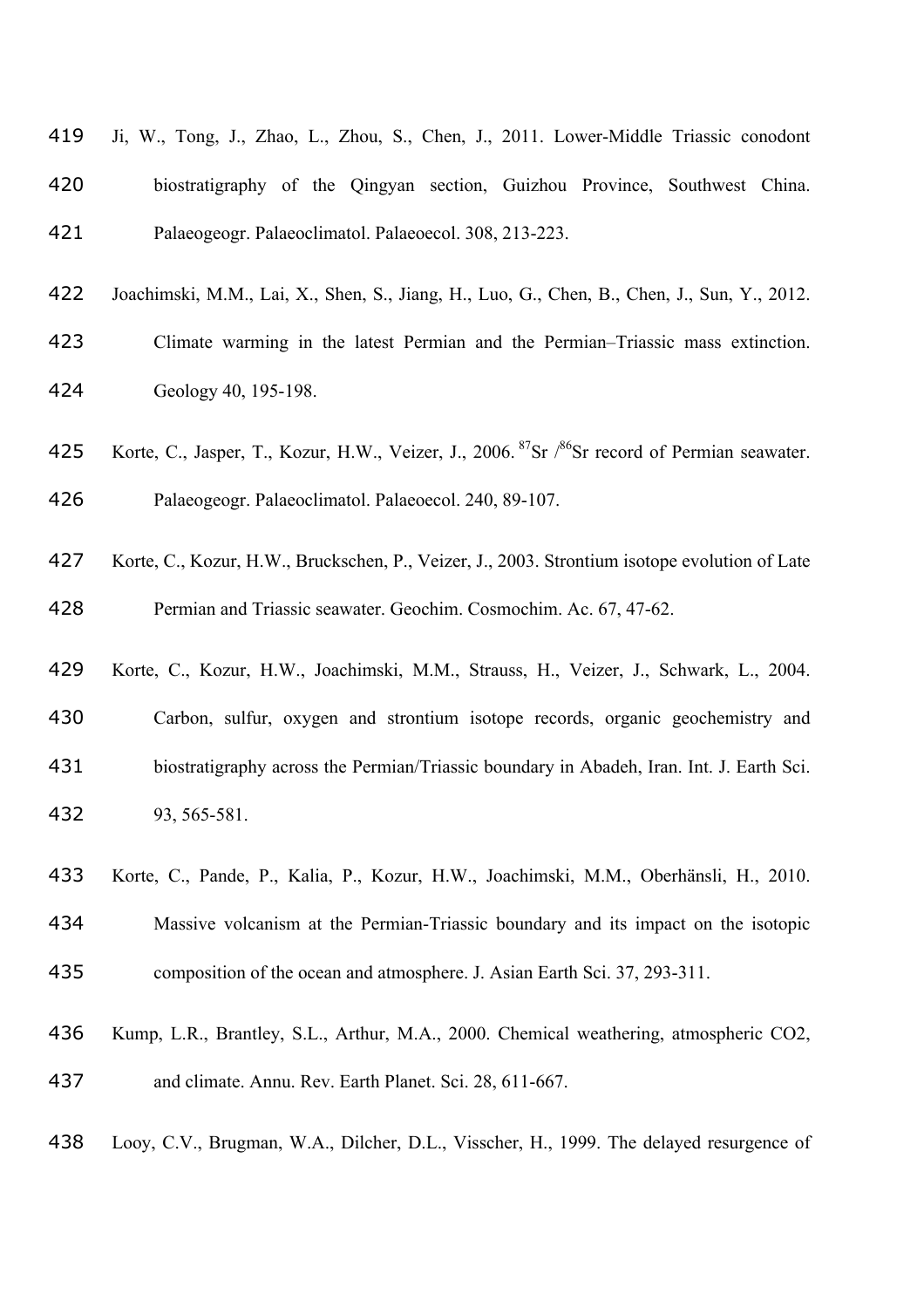- equatorial forests after the Permian-Triassic ecologic crisis. P. Natl. Acad. Sci. USA 96, 13857-13862.
- Martin, E.E., Macdougall, J.D., 1995. Sr and Nd isotopes at the Permian/Triassic boundary: a record of climate change. Chem. Geol. 125, 73-99.
- 443 McArthur, J.M., Howarth, R.J., 2004. Sr-isotope stratigraphy: the Phanerozoic  ${}^{87}Sr$   $/{}^{86}Sr$ 444 -curve and explanatory notes, in: Gradstein, F., Ogg, J., Smith, A.G. (Eds.), A Geological Timescale.
- McArthur, J.M., Howarth, R.J., Bailey, T. R., 2001. Strontium isotope stratigraphy: LOWESS Version 3: Best fit to the marine Sr-isotope curve for 0–509 Ma and accompanying look-up table for deriving numerical age. J. Geol. 109, 155-170.
- McArthur, J.M., Thirlwall, F.M., Chen, M., Gale, A.S., Kennedy, W.J., 1993. Strontium isotope stratigraphy in the Late Cretaceous: numerical calibration of the Sr isotope curve and intercontinental correlation for the Campanian. Paleoceanography 8, 859-873.
- Palmer, M.R., Edmond, J.M, 1989. The strontium isotopic budget of the mordern ocean. Earth Planet. Sci. Lett. 92, 11-26.
- Payne, J.L., Lehrmann, D.J., Wei, J., Orchard, M.J., Schrag, D.P., Knoll, A.H., 2004. Large perturbations of the carbon cycle during recovery from the end-Permian extinction. Science 305, 506-509.

.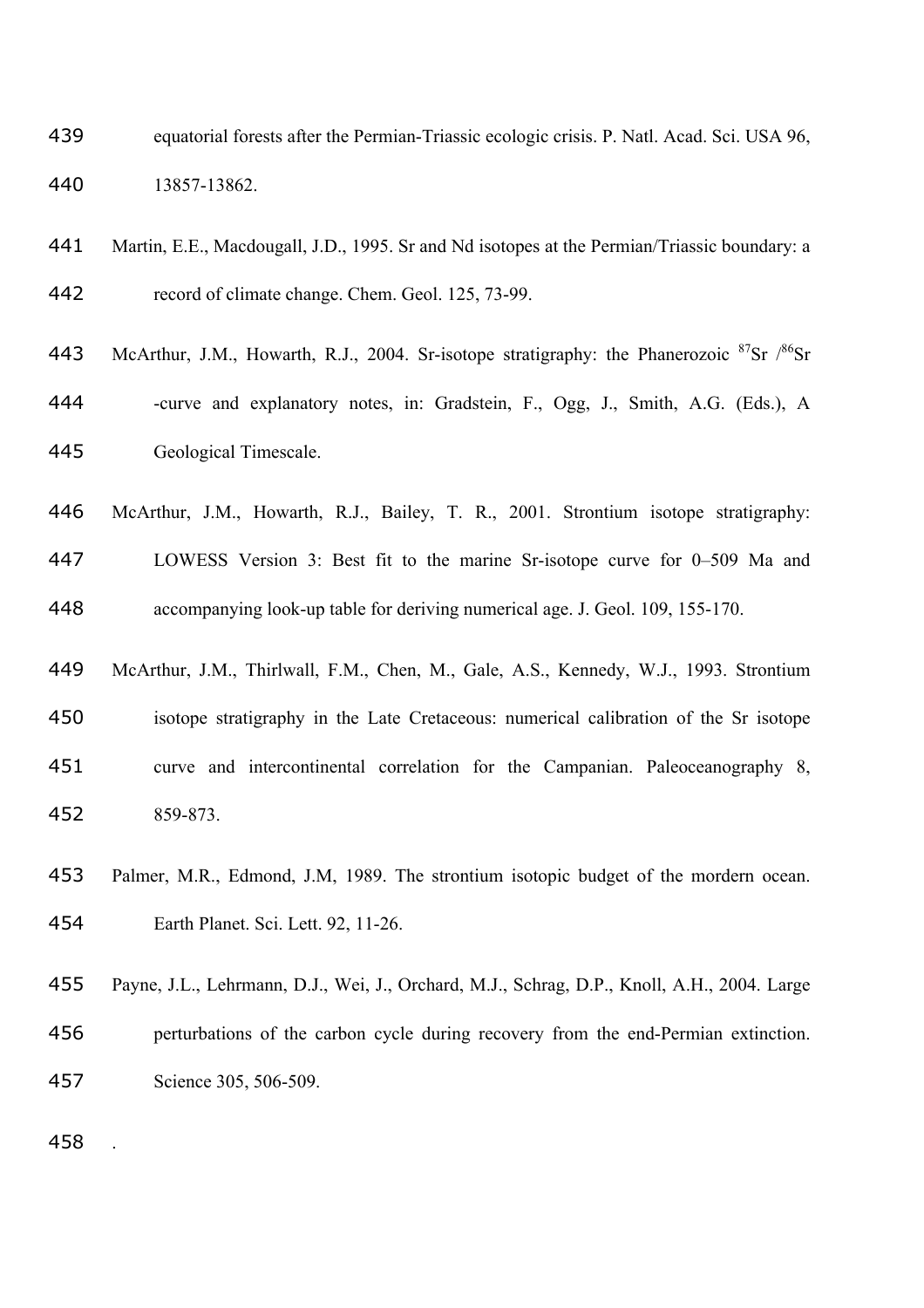| 459 | Reichow, M.K., Saunders, A.D., White, R.V., Pringle, M.S., Al'Mukhamedov, A.I.,                           |
|-----|-----------------------------------------------------------------------------------------------------------|
| 460 | Medvedev, A.I., Kirda, N.P., 2002. <sup>40</sup> Ar/ <sup>39</sup> Ar dates from the West Siberian Basin: |
| 461 | Siberian flood basalt province doubled. Science 296, 1946-1849.                                           |
| 462 | Reichow, M.K., Pringle, M.S., Al'Mukhamedov, A.I., Allen, M.B., Andrechev, V.L., Buslov,                  |
| 463 | M.M., Davies, C.E., Fedoseev, G.S., Fitton, G.F., Inger, S., Medvedev, A.Ya., Mitchell,                   |
| 464 | C., Puchkov, V.N., Safanova, I.Ya., Scott, R.A., Saunders, A.D., 2009. The timing and                     |
| 465 | extent of the eruption of the Siberian Traps large igneous province: Implications for the                 |
| 466 | end-Permian environmental crisis. Earth Planet. Sci. Lett. 277, 9-20.                                     |
| 467 | Retallack, G.J., 2005. Earliest Triassic claystone breccias and soil-erosion crisis. J. Sediment.         |

- Res. 75, 679-695.
- Retallack, G.J., Veevers, J.J., Morante, R., 1996. Global coal gap between Permian-Triassic extinction and Middle Triassic recovery of peat-forming plants. Geol. Soc. Am. Bull. 108, 195-207.
- Schobben, M., Joachimski, M.M., Korn, D., Leda, L., Korte, C., 2014. Palaeotethys seawater temperature rise and an intensified hydrological cycle following the end-Permian mass extinction. Gondwana Res. 26, 675-683.
- Sedlacek, A.R., Saltzman, M.R., Algeo, T.J., Horacek, M., Brandner, R., Foland, K.,
- 476 Denniston, R.F., 2014.  ${}^{87}Sr/{}^{86}Sr$  stratigraphy from the Early Triassic of Zal, Iran: Linking temperature to weathering rates and the tempo of ecosystem recovery. Geology 42, 779-782.
- Sephton, M.A., Looy, C.V., Brinkhuis, H., Wignall, P.B., de Leeuw, J.W., Visscher, H. 2005.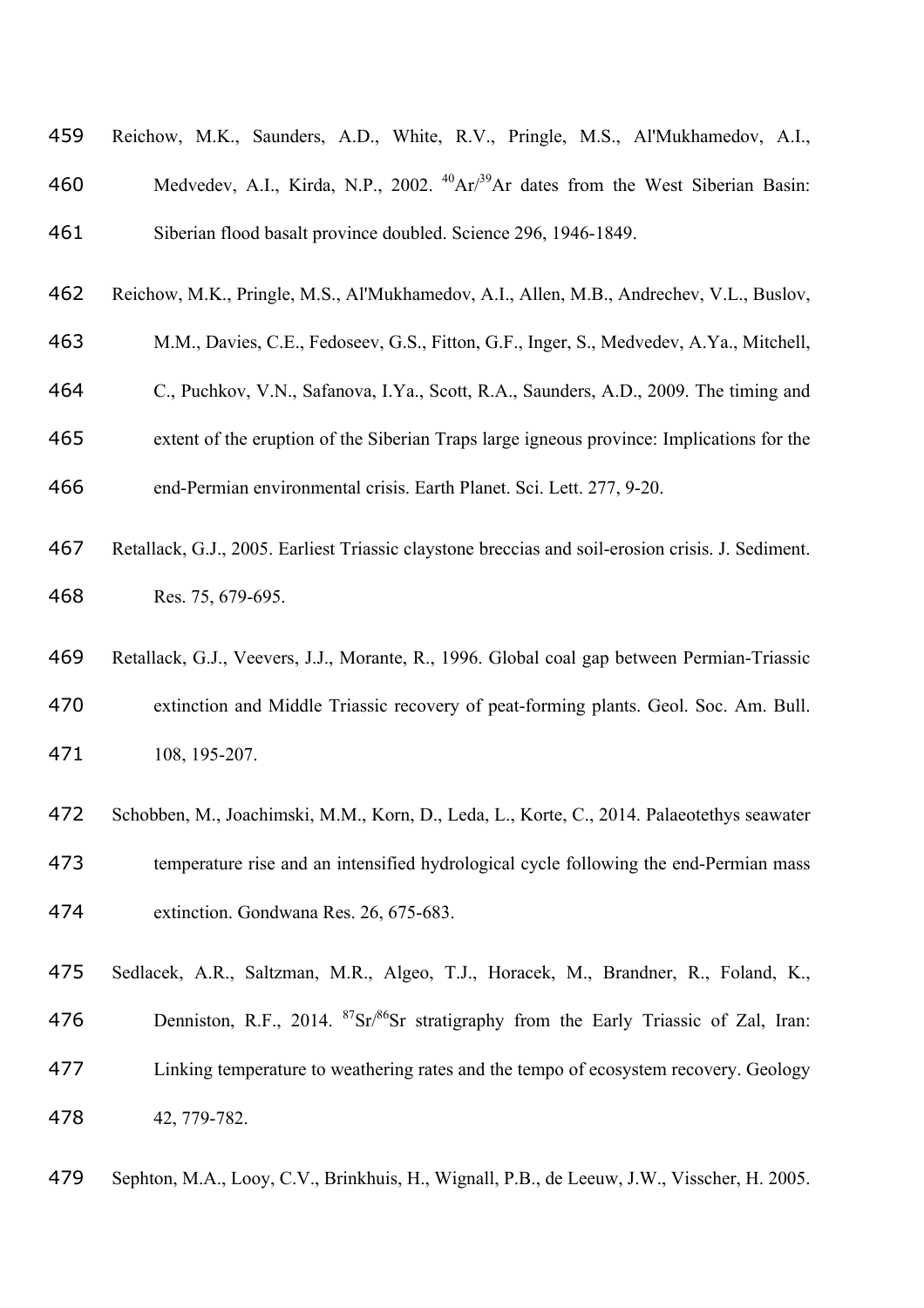Catastrophic soil erosion during the end-Permian biotic crisis. Geology 33, 941-944.

| 481 | Shen, S., Crowley, J.L., Wang, Y., Bowring, S.A., Erwin, D.H., Sadler, P.M., Cao, C.,      |
|-----|--------------------------------------------------------------------------------------------|
| 482 | Rothman, D.H., Henderson, C.M., Ramezani, J., Zhang, H., Shen, Y., Wang, X., Wang,         |
| 483 | W., Mu, L., Li, W., Tang, Y., Liu, X., Liu, L., Zeng, Y., Jiang, Y., Jin, Y., 2011.        |
| 484 | Calibrating the End-Permian Mass Extinction. Science 334, 1367-1372.                       |
| 485 | Song, H., Wignall, P.B., Chen, Z.Q., Tong, J., Bond, D.P.G., Lai, X., Zhao, X., Jiang, H., |
| 486 | Yan, C., Niu, Z., Chen, J., Yang, H., Wang, Y., 2011. Recovery tempo and pattern of        |
| 487 | marine ecosystems after the end-Permian mass extinction. Geology 39, 739-742.              |
| 488 | Song, H., Wignall, P.B., Chu, D., Tong, J., Song, H., He, W., Tian, L., 2014. Anoxia/high  |
| 489 | temperature double whammy during the Permian/Triassic marine crisis and its                |
| 490 | aftermath. Sci. Reps. 4:4132, DOI: 10.1038/srep04132.                                      |
| 491 | Song, H., Wignall, P.B., Tong, J., Bond, D.P.G., Song, H., Lai, X., Zhang, K., Wang, H.,   |
| 492 | Chen, Y., 2012. Geochemical evidence from bio-apatite for multiple oceanic anoxic          |
| 493 | events during Permian-Triassic transition and the link with end-Permian extinction and     |
| 494 | recovery. Earth Planet. Sci. Lett. 353-354, 12-21.                                         |

- Song, H., Wignall, P.B., Tong, J., Yin, H., 2013. Two pulses of extinction during the Permian-Triassic crisis. Nat. Geosci. 6, 52-56.
- Sun, Y., Joachimski, M.M., Wignall, P.B., Yan, C., Chen, Y., Jiang, H., Wang, L., Lai, X.,
- 2012. Lethally Hot Temperatures During the Early Triassic Greenhouse. Science 338, 366-370.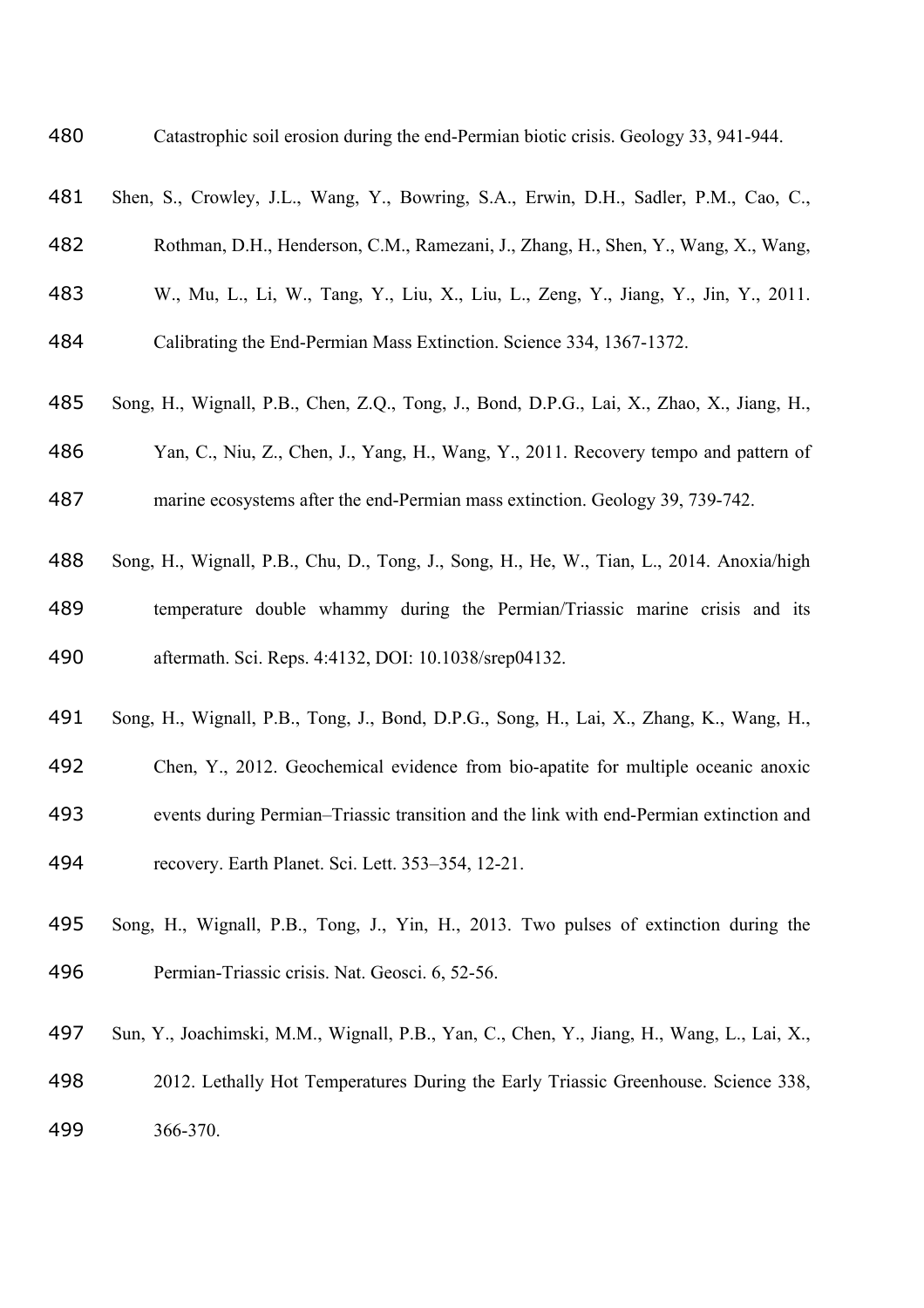- Trotter, J.A., Eggins, S.M., 2006. Chemical systematics of conodont apatite determined by laser ablation ICPMS. Chem. Geol. 233, 196-216.
- Trotter, J.A., Williams, I.S., Nicora, A., Mazza, M., Rigo, M., 2015. Long-term cycles of
- 503 Triassic climate change: a new  $\delta^{18}O$  record from conodont apatite. Earth Planet. Sci. Lett. 415, 165-174.
- Twitchett, R., 2007. Climate change across the Permian/Triassic boundary. Deep-Time Perspectives on Climate Change: Marrying the Signal from Computer Models and Biological Proxies. The Micropalaeontological Society, Special Publications. The Geological Society, London, 191-200.
- 509 Veizer, J., Compston, W., 1974.  ${}^{87}Sr/{}^{86}Sr$  composition of seawater during the Phanerozoic. Geochim. Cosmochim. Ac. 38, 1461-1484.
- Ward, P.D., Montgomery, D.R., Smith, R., 2000. Altered River Morphology in South Africa
- Related to the Permian-Triassic Extinction. Science 289, 1740-1743.
- Wignall, P.B., 2001. Large igneous provinces and mass extinctions. Earth-Sci. Rev. 53, 1-33.
- Wignall, P.B., Twitchett, R.J., 2002. Extent, duration, and nature of the Permian-Triassic
- superanoxic event, in: Koeberl, C., MacLeod, K.G. (Eds.), Catastrophic events and
- mass extinctions; impacts and beyond: Geological Society of America Special
- Publication 356, pp. 395-413.
- Winguth, C. & Winguth, A.M.E., 2012. Simulating Permian-Triassic oceanic anoxia distribution: Implications for species extinction and recovery. Geology 40, 127-130.